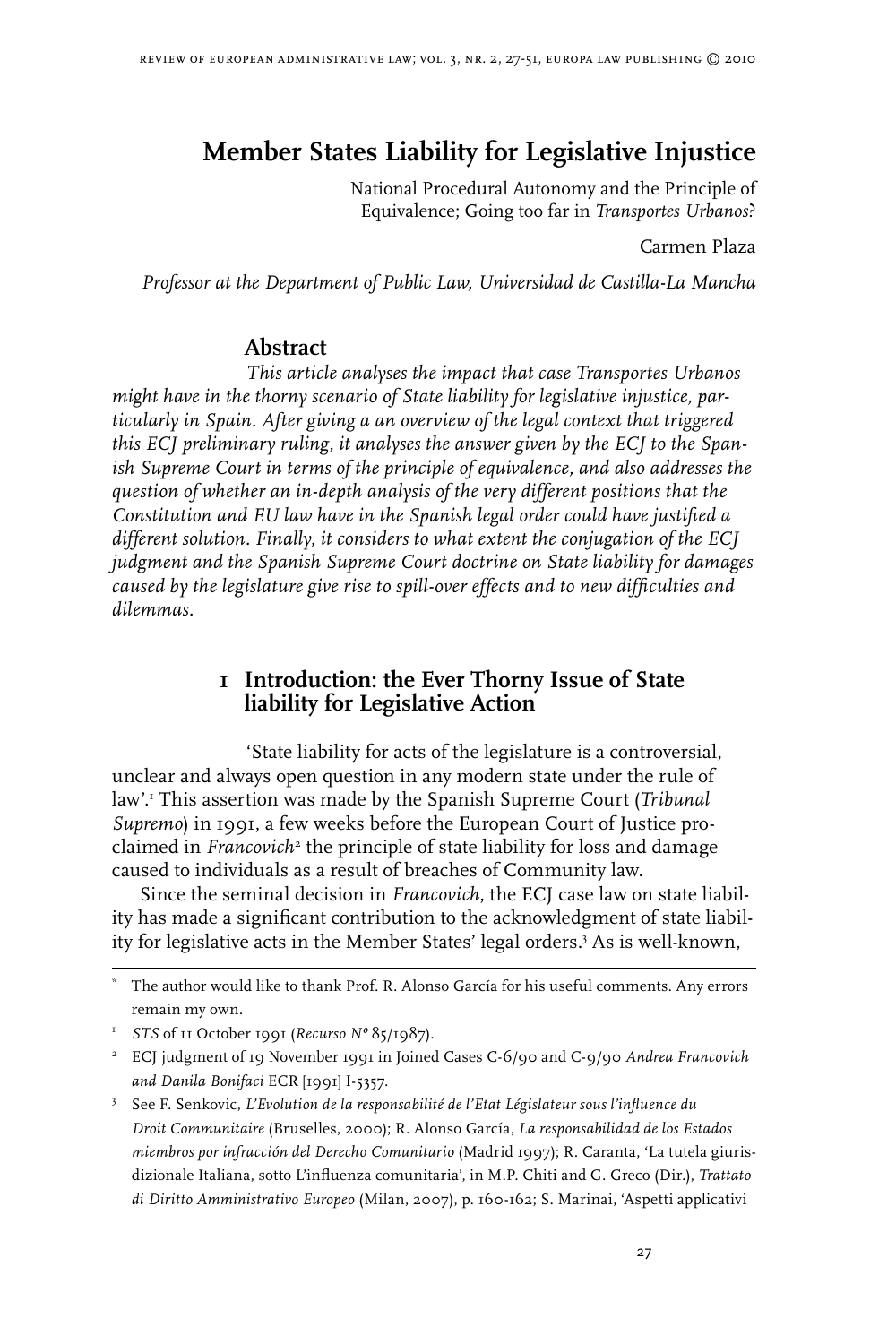in *Brasserie du Pêcheur/Factortame* the ECJ held that the principle of State liability is also applicable where the national legislature is responsible for the breaches of Community law<sup>5</sup> as, 'in view of the fundamental requirement of the Community legal order that Community law be uniformly applied, the obligation to make good damage enshrined in that principle cannot depend on domestic rules as to the division of powers between constitutional authorities'.

Against this background, the last two decades have witnessed an intricate and yet unresolved debate in Spain on the issue of the State liability for harm caused by legislative acts. A discussion that, nonetheless, has not been particularly concerned with the assumption of the ECJ doctrine on the principle of state liability for breaches of European Union Law:<sup>7</sup> on the contrary, until recently it had been mainly focused on the purely internal doctrine forged by the Spanish Supreme Court on public liability for damages cause to individuals as the result of the enactment of legislation, beyond the scope of European Union Law.

The judgment delivered by the ECJ in Case C-118/08 *Transportes Urbanos* is the last, but not the final, episode of this discussion: the Supreme Court had established different procedural conditions for state liability actions to

del principio di responsabilità dello Stato per violazione del diritto comuniario', *Dir. Com. E degli Scanbi Int*., 2002, p. 689 et seq; M. Puder, 'Phantom menace or new hope: member state public tort liability after the double-bladed light saber duel between the European Court of Justice and the German Bundesgerichtshof in Brasserie du Pecheur', in *Vanderbilt Journal of Transnational Law*, vol. 33, 2000 (available in http://law.vanderbilt.edu/publications/journal-of-transnational-law/archives/volume-33-number-2/download.aspx?id=2029). H. Xanthaki, 'Effective Judicial Protection at the National Level Against Breaches of EC Law: The Current Nightmare of Procedural Hurdles', 5 *Eur. J. L. Reform* 409, at p. 413.

Joined Cases C-46/93 and C-48/93 *Brasserie du Pêcheur and Factortame* [1996] ECR I-1029

- Para. 36.
- <sup>6</sup> Para. 33.
- <sup>7</sup> The Spanish Supreme Court has incorporated this EU law principle into its case law without any reluctance (see, for example, *STS* of 12 June 2003, *Recurso contencioso-administrativo Nº* 46/1999; Case *Canal Satélite Digital*). It has also been welcomed by the academic commentators (see among others, R. Alonso García, *supra* note 3; and J.I. Moreno Fernández, 'La responsabilidad Patrimonial del Estado Legislador frente a disposiciones legales declaradas contrarias a la constitución o al Derecho comunitaria, *Revista General de Derecho Constiticional*, nº 5, 2008).
- <sup>8</sup> A general scrutiny of the topic of State liability for damages caused by acts of the legislature goes beyond the scope of this article. For a deep and critical analysis in Spain see, in particular, E. García de Enterría, *La responsabilidad patrimonial del Estado Legislador en el Derecho Español*, (Madrid 2007); for contrasting opinions see, for example, Garrido Falla, 'La responsabilidad del legislador', RAP nº 118, 1989, p. 35 et seq.; Mª C. Alonso García, *La responsabilidad patrimonial del Estado-Legislador* (Madrid 1999).
- <sup>9</sup> Judgment of 10th of January 2010 nyr.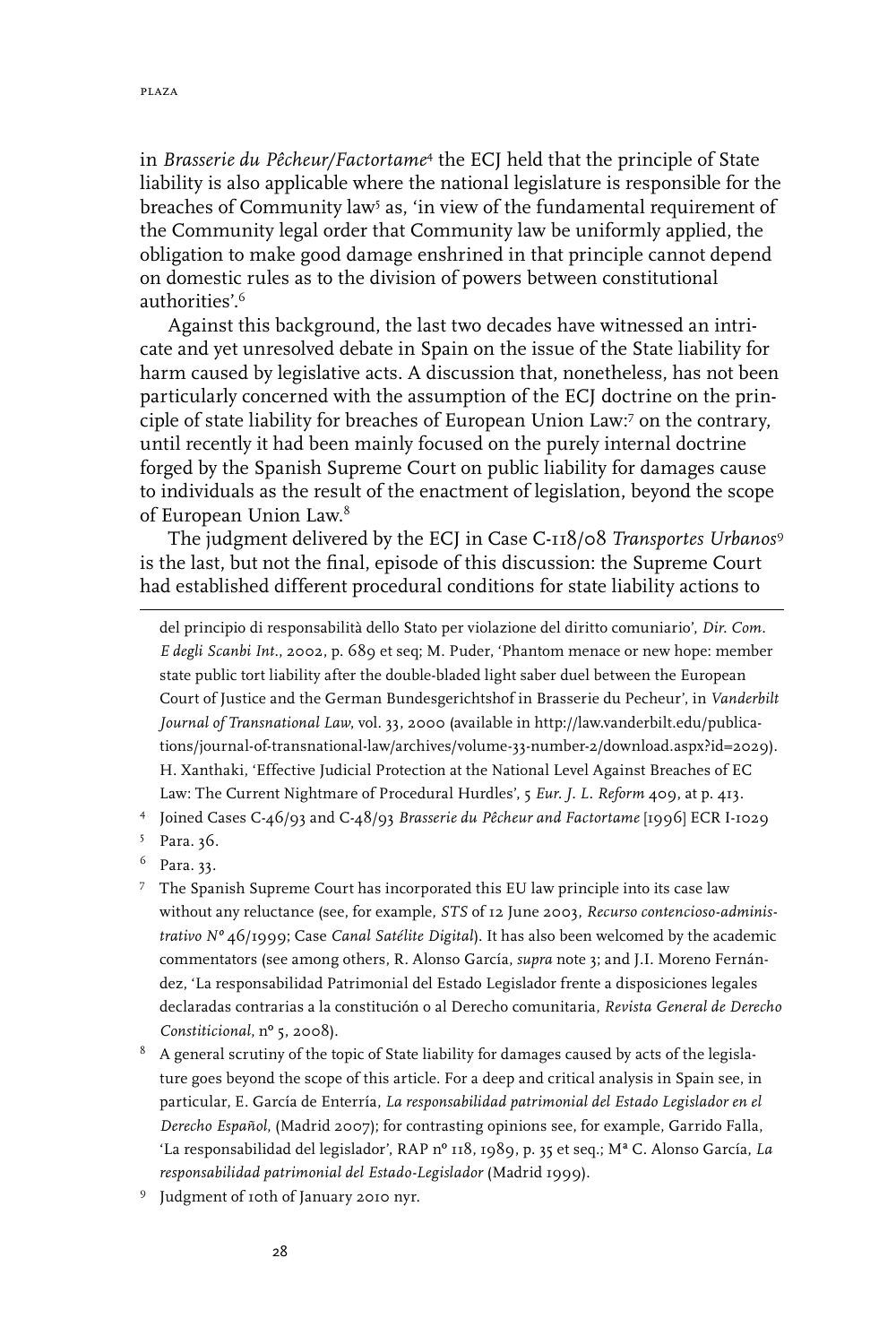claim damages caused by unconstitutional laws from those others used to claim damages for breaches of Community law caused by the legislature; the preliminary reference was prompted, in fact, by the doubts raised in the Third Chamber of the Supreme Court (*Sala de lo Contencioso-Administrativo*) about the compatibility of its own doctrine with EU law.

 This article will, first, give an overview of the legal context that triggered this ECJ preliminary ruling focusing, in particular, in the problematic case law of the Spanish Supreme Court. Second, it will analyse the answer given by the ECJ in terms of the principle of equivalence and will address the question of whether an in-depth analysis of the different positions that the Constitution and EU law occupy in the Spanish legal order could have justified a different solution. Finally, it will consider to what extent the conjugation of the ECJ judgment and the Spanish Supreme Court doctrine on state liability for damages caused by the legislature give rise to spill-over effects and to new difficulties and dilemmas.

## **2 Why the Preliminary Reference? The Controversial Doctrine of State Liability for Legislative Acts**

In the early nineties, notwithstanding the lack of explicit and unquestionable constitutional bases, the Spanish Supreme Court began developing a striking case law on State liability for damages caused by the legislature. This case law, which was forged in the realm of national law, beyond the scope of its obligations under European Law, has hardly had any precedent in other states of our legal environment: leaving aside the generally accepted principle of state liability for breaches of EU law,<sup>10</sup> in most countries the doctrine of sovereign immunity and the principle of separation of powers have traditionally implied that the States would only face claims for damages caused by the legislature, if any at all, in exceptional and very special circumstances.<sup>11</sup>

<sup>10</sup> See the analysis of the impact of the *Francovich* principle in Germany by T. Krümmel and R.M. D'Sa, 'Implementation by German Courts of the Jurisprudence of the European Court of Justice on State Liability for Breach of Community Law as Developed in *Francovich* and subsequent Cases', [2009] *EBLR*, p. 273-282; and M. Puder, *supra* note 3; in the United Kingdom by D. Chalmers, *et al*., *European Union Law*, Cambridge University Press, Cambridge, 2006, p. 405-408; in Italy by Caranta, *supra* nota 3; in Spain by J.I. Moreno Fernández, *supra* note 7.

<sup>&</sup>lt;sup>11</sup> See I.B. Lee, 'In Search of a Theory of State Liability in the European Union', *Harvard Jean Monet Working Paper* 9/99, at. p. 18. As Professor García de Enterria points out (*supra* note 8, at p. 18), the Spanish Supreme Court case law has hardly any precedents in other countries of our legal environment, particularly if the legislature does not infringe any superior rule of law; in this regard, the closest case law is the scarce number of decisions in which the French Conseil d'Etat has acknowledged the liability of the legislature, under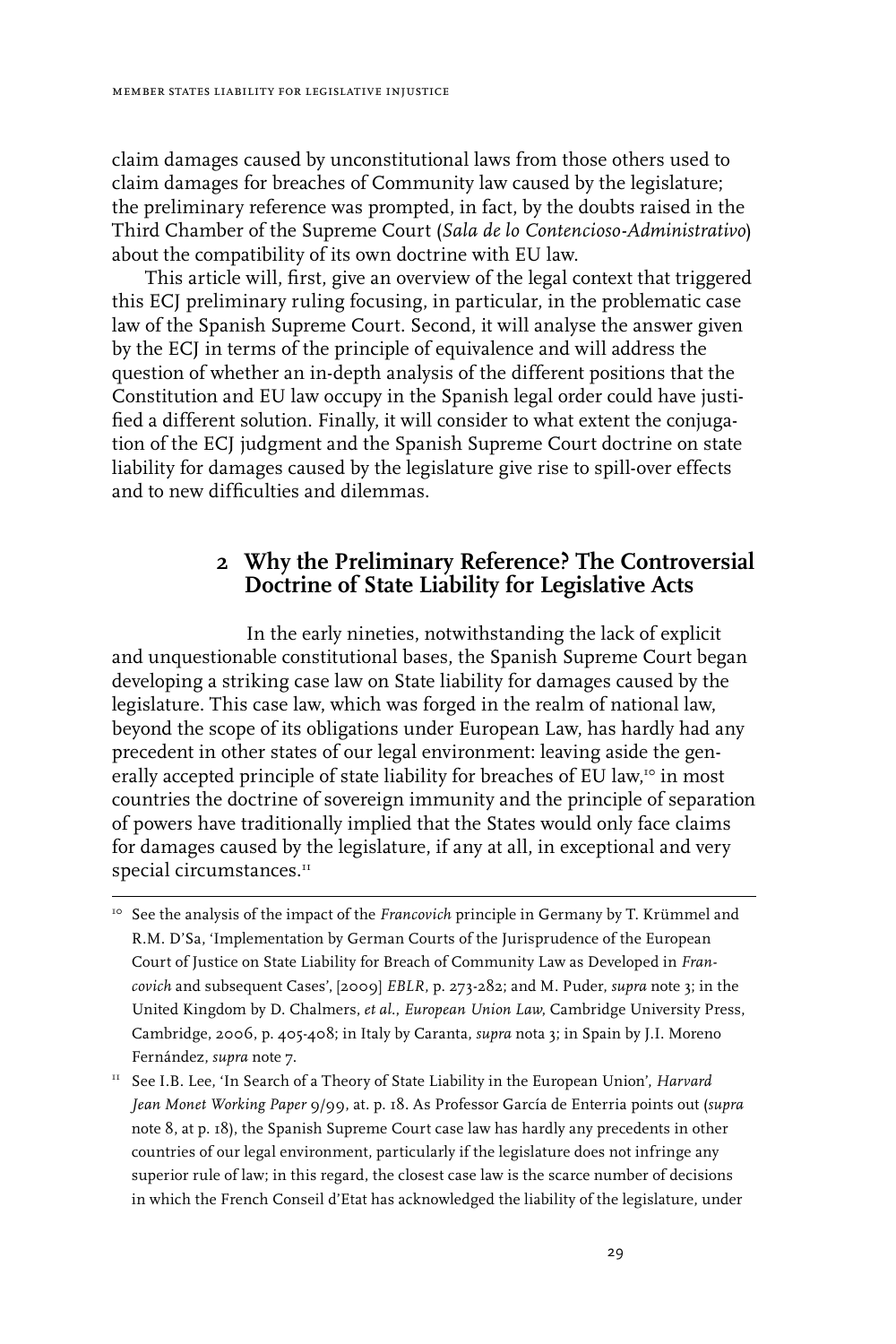The 1978 Spanish Constitution (hereinafter SC) deals with the principle of public powers liability in three articles:

- According to Article 9.3 SC, the Constitution '[…] guarantees the principle of legality […], the liability of public powers and the interdiction of arbitrary actions on the part of the latter'.
- Article 106.2 SC deals with the non-contractual liability of public administrations in the following terms: 'Private individuals shall, under the terms established by law, be entitled to compensation for any loss that they may suffer to their property or rights, except in cases of force majeure, whenever such loss is the result of the operation of public services'.
- Lastly, Article 121 SC is devoted to judicial liability: 'Damages caused by judicial errors, as well as those arising from irregularities in the administration of justice, shall be subject to compensation by the state, in accordance with the law'.

There is not, however, any specific provision in the SC devoted to the liability of the legislature beyond the general provision of Article 9.3.

Following the Constitutional mandate, Organic Act 6/1985 of the Judicial Power regulated the regimen of the judiciary liability in Articles  $411$  to  $413$ . A few years later, Act 30/1992 on the Legal Regime of the Administrations and the Administrative Common Procedure introduced several provisions establishing the regime of non-contractual liability of Public Administrations (articles 139 to  $144$ ).<sup>13</sup> Besides, Article 139.3 of Act 30/1992 enclosed also the following reference to State liability for harm caused by the *application* of legislative measures: 'Public Administrations will make good for damages caused by the application of legislation that does not amount to an expropriation of rights and that individuals do not have the legal duty

the doctrine of '*égalité devant les charges publiques*', following the Arret of 14th January 1938, *Société des produits latitairs* '*La Fleurette*' (see further C. Broyelle, *La resposabilité de L'Etat du fait des lois*, Paris 2003). However, where a wrongful use of legislative powers is at stake (ie. national legislation in breach of EU Law) the doctrine of legislative State liability is well known in other States (see in this regard H. Xanthaki, *supra* note 3 at p. 439-442. Furthermore, in the realm of EU law see the recent judgment of the ECJ in Case C-120/06 P and C-121/06 P *FIAM* ECR [2008] I-6513 where the Court has cautiously admitted that '[…] a Community legislative measure whose application leads to restrictions of fundamental rights, such as the right to property and the freedom to pursue a trade or profession, that impair the very substance of those rights in a disproportionate and intolerable manner, perhaps precisely because no provision has been made for compensation calculated to avoid or remedy that impairment, could give rise to non-contractual liability on the part of the Community'.

- <sup>12</sup> Ley Orgánica 6/1985 del Poder Judicial, enacted the 1 July 1985.
- <sup>13</sup> Ley 30/1992 del Régimen Jurídico de las Administraciones Públicas y del Procedimiento Administrativo Común, enacted the 26 November 1992.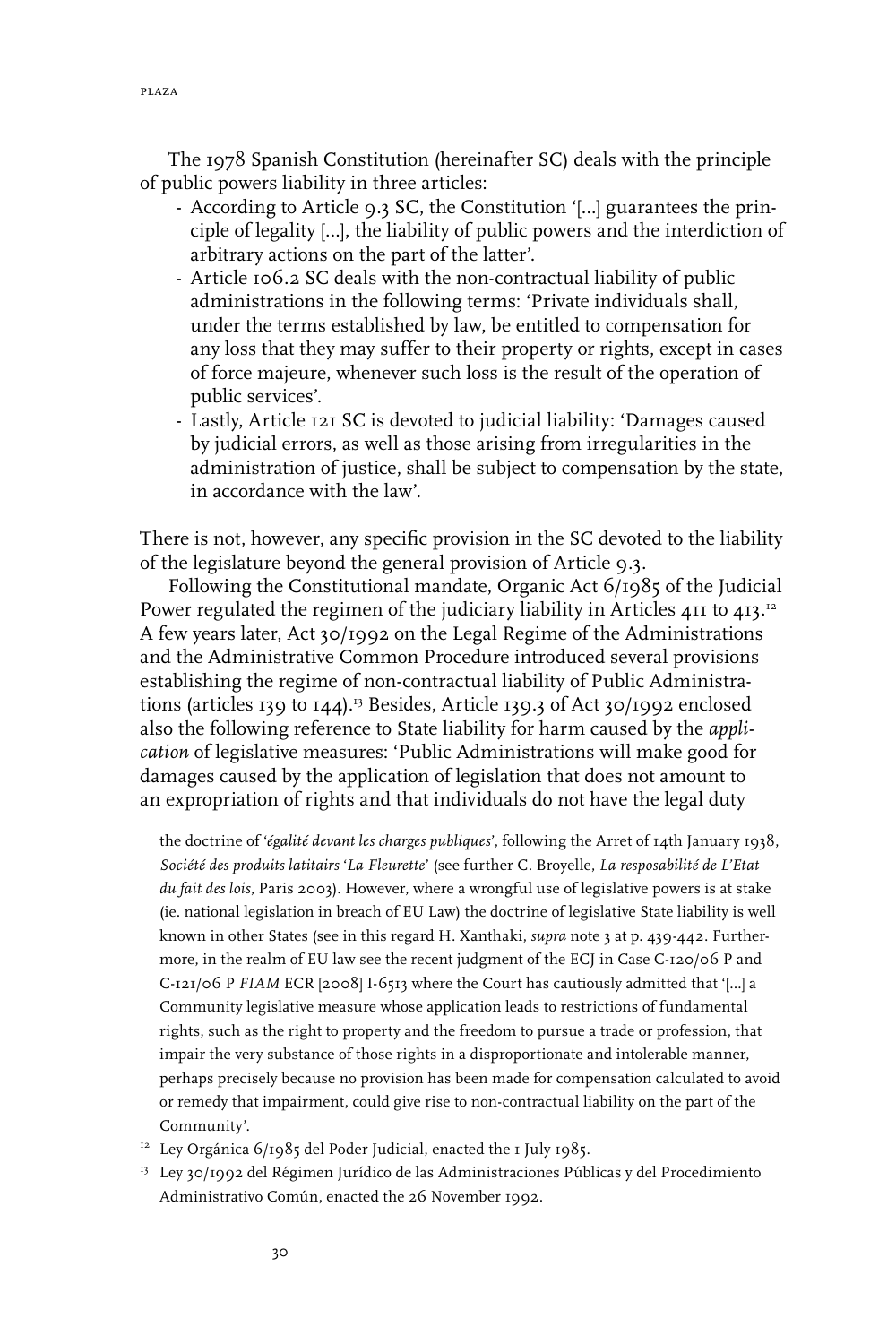to bear, within the extent and terms that such legislation itself establishes'. Though this provision is phrased in such terms that has been very much criticised as it is considered being both dark and superfluous.14

Beyond these few legal rules, the courts have played an essential role in the development of the doctrine governing state liability, as it has also happened in other legal orders;15 this is the case, in particular, in the realm of state liability for legislative measures.

The Supreme Court initially declared that Article 9.3 SC could not support on its own, without further regulation by the Parliament, the state liability for legislative acts.<sup>16</sup> Nevertheless, it eventually acknowledged that, given certain conditions, Parliamentary Acts which were not unconstitutional could give rise to the right to compensation, particularly when they harm individuals' legitimate expectations.17 Later on, following a quite free interpretation of Article 139.3 of Act 30/1992, the Supreme Court also stated that the contentious administrative judges can look into the 'tacit will of the legislature' ('*ratio legis*') to decide whether a legislative act that *has not been declared unconstitutional*<sup>18</sup> gives rise to the right of compensation for damages that breach legitimate expectations and/or that impose a special and onerous burden on the plaintiff as a result of the implementation of its provisions.<sup>19</sup>

As regards to the doctrine of state liability for 'wrongful' use of legislative powers, there are two distinct situations in Spain in which individuals may sue the state for damages: on the one hand, when the individual has suffered

- 15 See E. García de Enterría and T.R. Fernández, *Curso de Derecho Administrativo*, vol. II, 11ª ed. (Madrid 2008) at. p. 364 et seq.
- 16 See, among others, *STS* of 30 November 1992 (RJ 1992\8769); and *STS* of 15, 18, 20, 22 January 1993 (*Recursos Nº*. 918/1990; *Nº* 747/1990; *Nº*. 1617/1990, and *Nº* 394/1990). This case law was applauded by an important sector of legal commentators, led by Prof. García de Enterría, who has argued that the principle of 'public powers liability' (*responsabilidad de los poderes públicos*) enshrined in art. 9.3 SC does not refer to non-contractual patrimonial State liability (*responsabilidad patrimonial*), but to the political accountability of public powers in general (*responsabilidad política*). See García de Enterría, *supra* n. 8, at p. 91.

17 See, in particular, STS of 5 March 1993 (*Nº Recurso* 1652/1990), 27 June 1994 (*Nº Recurso* 2801/1990), and 16 December 1997 (*Nº Recurso* 333/1995). For a rigorous analysis and sharp critic of this case law, see García de Enterría, *supra* note 8, p. 17 et seq.

- $18$  Either because the Constitutional Court has declared it to be constitutional, or because its constitutionality has not been put into question.
- 19 See, among others, STS of 17 February 1998 (*Nº Recurso* 327/1993); STS of 29 February 2000 (*Nº Recurso* 49/1998), STS of 13 June 2000 (*Nº Recurso* 567/1998).

<sup>&</sup>lt;sup>14</sup> See, in particular, the analysis of García de Enterría, who concludes that ordinary judges do not have jurisdiction to declare the non-contractual liability of the legislature on the bases of Article 139.3 of Law 30/1992 (*supra* note 8 at p. 234-237). For a detailed account of the interpretative problems and critics that this provision has triggered see M.C. Alonso García, *supra* n. 8, p. 63-134.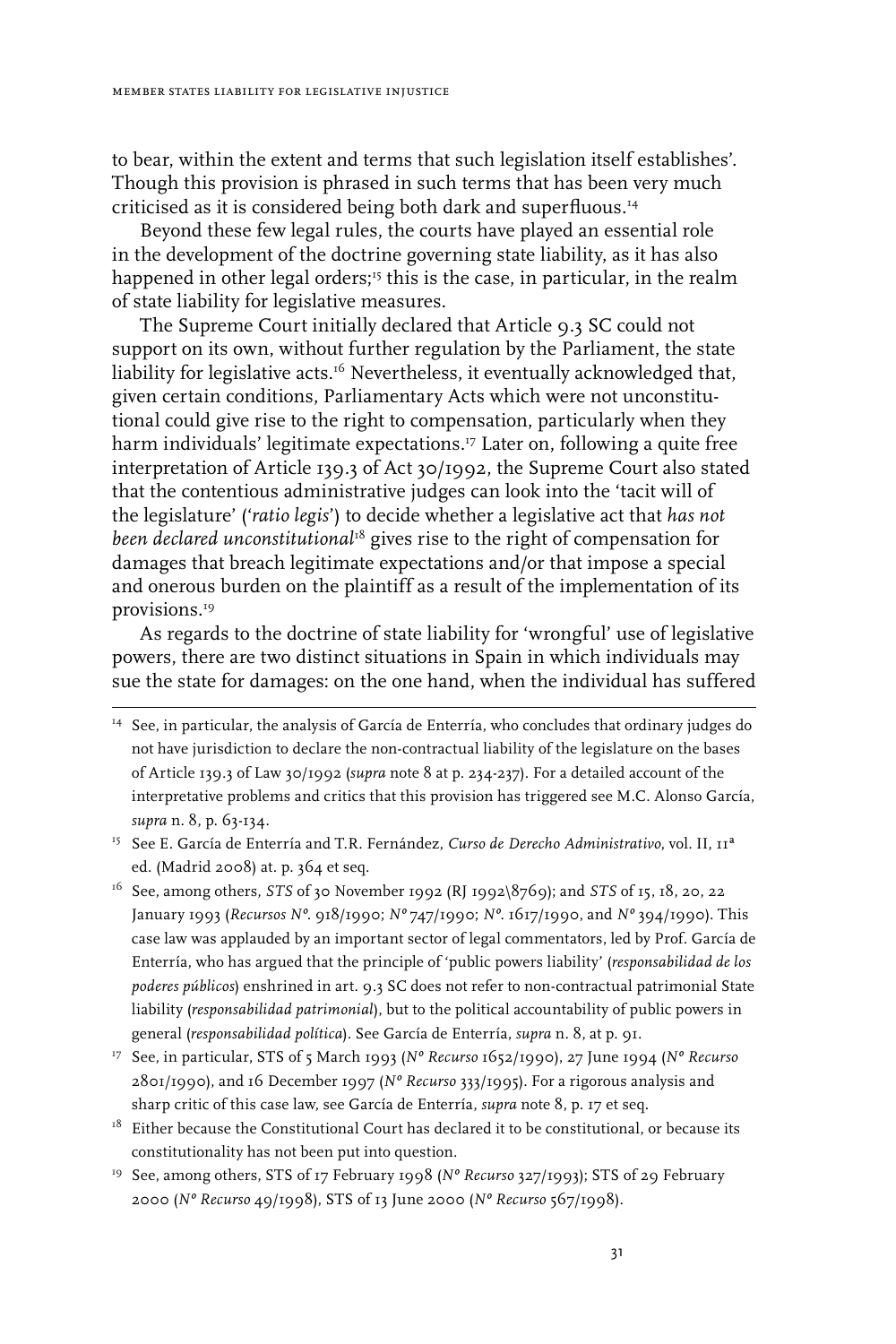harm caused by the application of legislation that is declared to be unconstitutional; on the other, when the individual has suffered loss or damage caused by the application of national legislation that infringes European law. The Supreme Court has forged rules entailing dissimilar treatment for actions claiming damages against the state alleging a breach of the Constitution from those others claiming damages for breach of EU Law. The compatibility of these rules with EU law is at the core of the preliminary reference in case *Transportes Urbanos* and, therefore, we will focus first in the analysis of this controversial case law.

> 2.1 The Spanish Supreme Court Case law on State Liability for Damages Caused by the Application of Unconstitutional Laws: a Dangerous Path for the Principle of Legal Certainty?

According to the doctrine developed by the Supreme Court during the last decade, when the Constitutional Court declares that a law, or an act with the force of law, is contrary to the Constitution, it implies the State obligation to make good for concrete and special damages that its application might have caused.<sup>20</sup> The Supreme Court considers, in other words, that the individuals do not have the duty to bear the unlawful loss or damages caused by legislation declared unconstitutional and that is, therefore, void.

In this case law the debate on the effects of the Constitutional Court judgments plays a central role. In accordance with Article 39 of the Organic Act 2/1979 of the Constitutional Court (*Ley Orgánica del Tribunal Constitutional*), when the Constitutional Court declares the unconstitutionality of an Act, it will be also declare it null and void. Furthermore, following Article 161 SC, Article 40 of the Organic Law 2/1979 establishes that 'Judgments declaring the unconstitutionality of laws, or acts with the force of law, will not allow the reopening of procedures in which the unconstitutional provisions were applied if they ended with judgments protected with the principle of *res judicata*, with the exception of criminal procedures or contentiousadministrative procedures for the imposition of administrative sanctions if, as a consequences of the nullity of an unconstitutional law, the result would be the reduction of the penalty or sanction imposed'. The Constitutional Court has declared that these limits, as imposed by the principle of *res judicata*, also apply to those administrative decisions, adopted to implement a law that has been declared unconstitutional afterwards, once they become final upon the expiration of the time-limits to request legal remedies before

<sup>20</sup> This case law starts with the judgments of the Supreme Court of 22 February 2000 (*Nº Recurso* 84/1996, Case Seguridad Ciudadana), 29 of February 2000 (*Nº Recurso* 49/1998, Case Tax for games), and 15 July 2000 (*Nº Recurs*o 736/1997, Case Tax for games).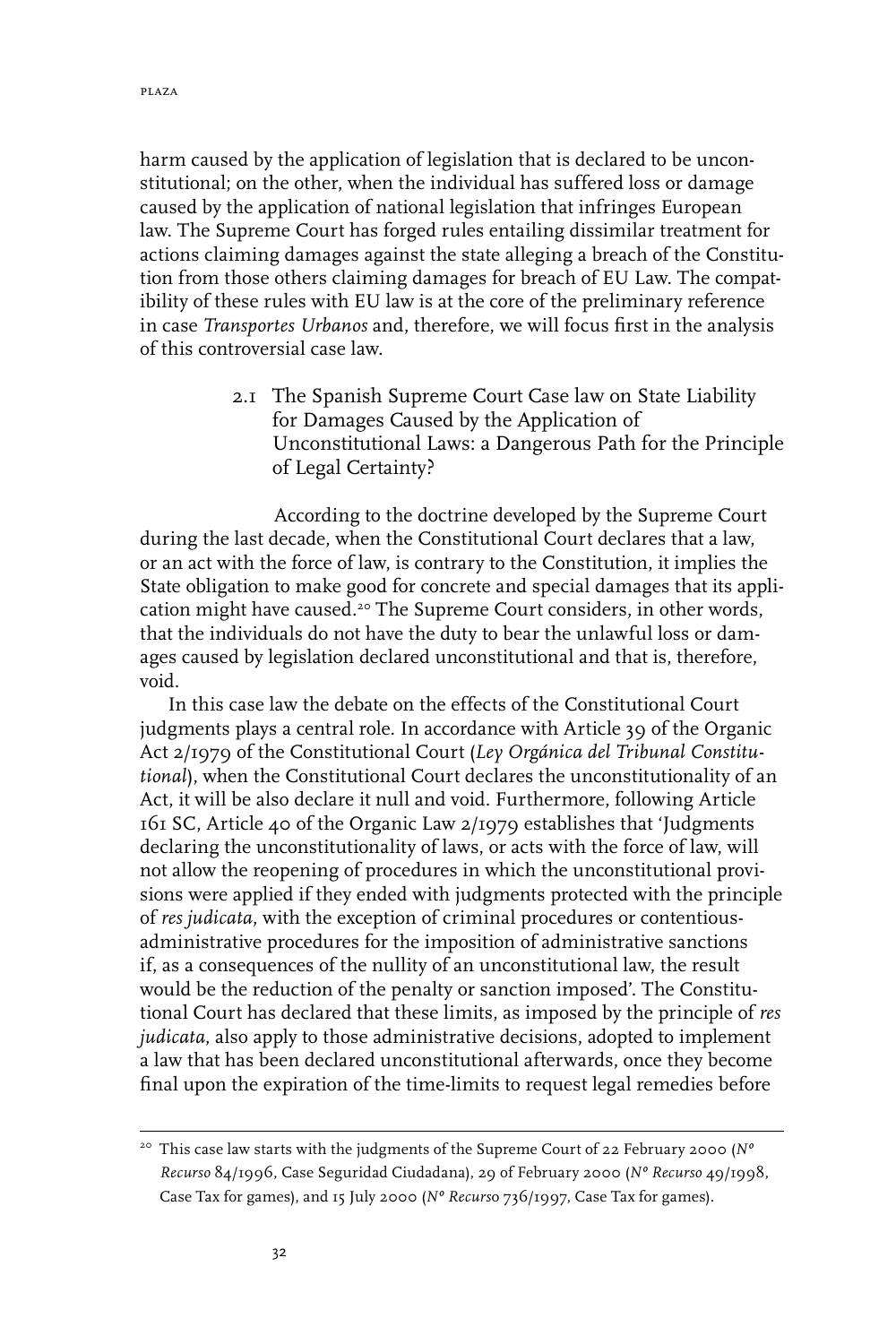the administrative or judicial authorities.<sup>21</sup> On the other hand, and in spite of the literal terms Article 40 of Organic Act 2/1979, the Supreme Court has interpreted Article 39 of Organic Act 2/1979 in the sense that it is the task of the Constitutional Court to determine in each judgment the temporal effects of the its decision (*ex tunc* or *ex nunc*) and, if it does not say anything in this regard, it will be determined by the ordinary judges.<sup>22</sup>

Accordingly, the doctrine of 'final administrative decisions'<sup>23</sup> and the principle of '*res judicata*' 24 could have been an obstacle to acknowledging damages in those cases in which the individual either has not exhausted the remedies against the administrative act that apply a unconstitutional law or have exhausted the administrative and judicial remedies unsuccessfully.

However, the Supreme Court has overcome these obstacles arguing that a liability of action for damages caused as a result of the application of unconstitutional laws is completely different to any other action that aims to react against acts applying such a law: it considers that liability action has different legal nature and foundations and, therefore, 'different legal treatment'.<sup>25</sup>

Regarding those administrative decisions that have become final due to the fact that the individuals did not challenge them in due time before the administrative or the judicial authorities, the Supreme Court has declared that the duty to bear damages as a result of the application of a law eventually declared unconstitutional can not depend on the fact that the time limits to challenge the administrative acts (or the tax self-assessment) that applied such a law has, or has not, expired. As a matter of fact, it considers that 'The liability action is extraneous to such acts in so far as it does not pretend the declaration of nullity of the act or the devolution of sums wrongfully levied by the administration, but only the state liability for the irregular functioning of the legislature'.26

- <sup>21</sup> Judgments of the Constitutional Court (hereinafter STC) N° 45/1989 (Case *IRPF I*); N° 149/94 (Case *IRPF* II), and Nº 185/95 (Case *Tasas y Precios públicos*).
- <sup>22</sup> See, among others, Supreme Court judgments of 15 July 2000 (*Recurso Nº* 763/1997); 17 February 2001 (*Recurso Nº* 349/1998), 3 July 2003 (*Recurso Nº* 678/2000), 11 September 2007 (*Recurso Nº* 99/2006), and 2 June 2010 (*Recurso Nº* 588/2008).
- <sup>23</sup> The doctrine of final administrative decisions ('actos firmes') precludes individuals from challenging administrative decisions after the expiry of time-limits to bring proceedings before the Administrative or judicial authorities (see in this regard Art. 28 of Law 29/1998 of the Contentious-administrative Jurisdiction).
- 24 The principle of *res judicata* entails that judicial decisions which have become definitive after all rights of appeal have been exhausted or after the expiry of the time-limits provided for in that connection can no longer be called in question,
- 25 Among others, see TS judgment of 29th January 2004 (*Recurso Nº* 52/2002), Fundamento de Derecho (hereinafter FD) Primero; TS judgment of 24th May 2005 (*Recurso Nº* 73/2003), FD Segundo; TS judgment of 17 November 2009 (*Recurso* de Casación *Nº* 448/2008, FD Tercero).

<sup>26</sup> *Ibid*.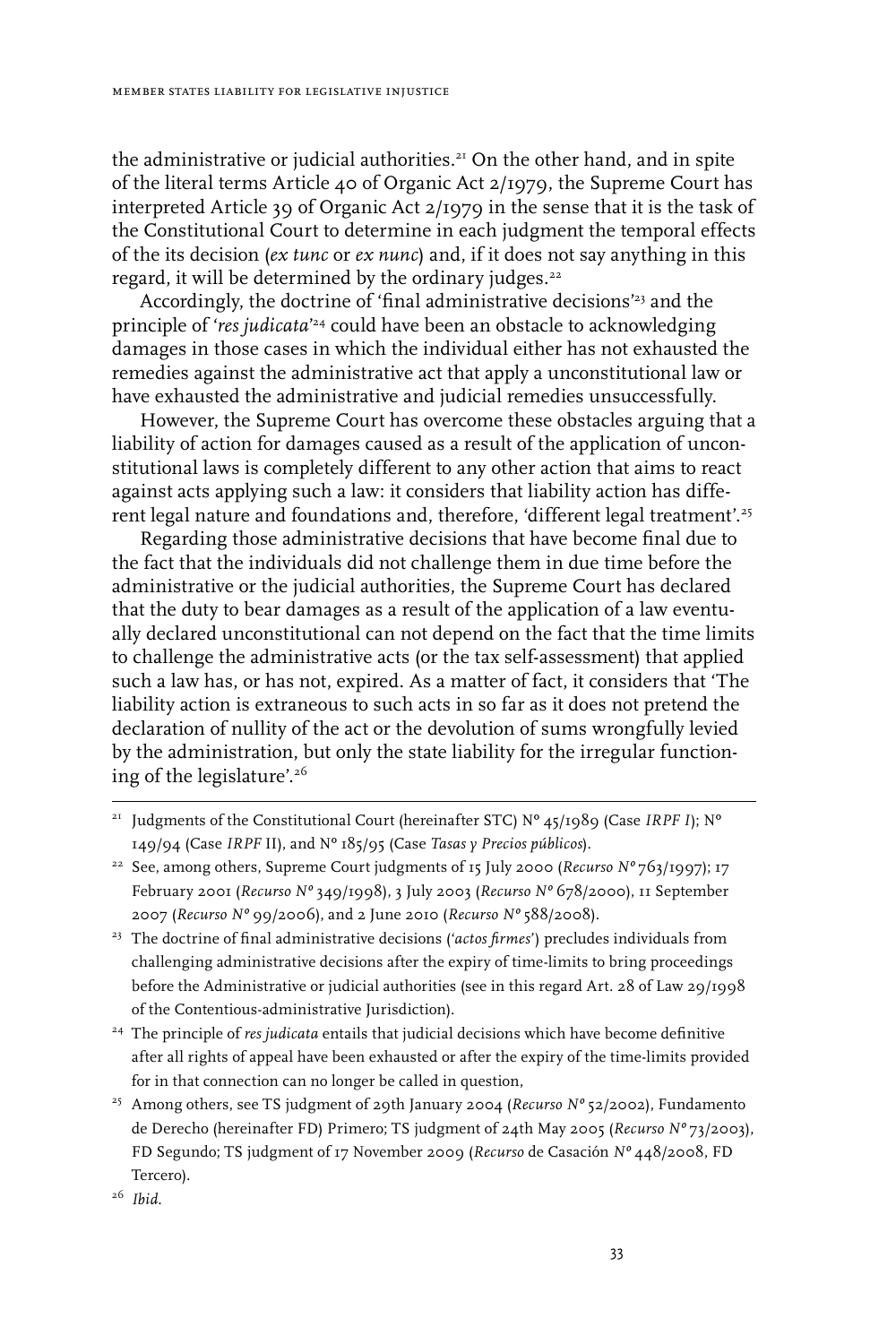Furthermore, in the case of those acts where the legality has been confirmed by the ordinary courts before the Constitutional Court declared the applied legislation unconstitutional, the Spanish Supreme Court also considers that 'liability action is foreign to the scope of *res judicata* derived from a judgment, since to make good loss and damages caused by the legislature does not imply nullifying the administrative acts (or the selfassessment) at stake – that still maintain its effects – but the acknowledgement that there has been individual, precise and clearly identifiable damage, caused by the payment of undue sums as a result of the application of an unconstitutional law'.27

This case law, which entails a very formal understanding of the principle of *res judicata* enshrined in Article 161 SC and Article 40 of the Organic Law 2/1979 of the Constitutional Court, has been sharply criticised for being contrary to the substantive meaning of such a principle. As has been argued not only by prominent legal commentators but also by several judges of the third chamber of the Supreme Court, a judgment granting damages will offset, as a matter of fact, the effects of a former and unappealable judgment upholding a decision based on legislation subsequently declared unconstitutional; furthermore, this doctrine gives the opportunity to get damages to individuals that did not avail themselves in due time of the administrative and judicial remedies at their disposal against such a decision.<sup>28</sup> It is irrelevant to the claimant whether the refund of money paid in breach of the Constitution is eventually achieved by means of 'restitution' or by means of 'damages'. However, it is argued that the principle of *res judicata* losses its substantive effects if a Court awards damages for the same amount that it was denied to the plaintiff in former judgments testing the lawfulness of the self-assessment or the administrative decision on the bases of the law that afterwards has been declared unconstitutional. By the same token, awarding damages for a similar amount that the plaintiff could have previously recovered, by appealing a decision to the administrative or judicial authorities in

<sup>27</sup> Ibid.

<sup>&</sup>lt;sup>28</sup> García de Enterría, *supra* note 8, at p. 249-252. See in particular the individual dissenting votes casted by several Judges in TS judgment of 2 June 2010 (a judgment that was decided after the ECJ delivered its preliminary ruling in Transportes Urbanos and before the Supreme Court decided such a case in accordance with the ECJ ruling). This decision was delivered by the Plenary of the Third Chamber of the Supreme Court, composed of thirty judges that gathered for the first time to confirm the former case law on State liability for unconstitutional legislation (as so far it has been developed by a couple of Sections of the Third Chamber – the Sixth and the Fourth – each of them composed of five judges). The votes of Honourable Judges Diez-Picazo, Juan Herrero and Martín Timón are particularly enlightening as to the problems that this case law raises in terms of the principle of *res judicata*.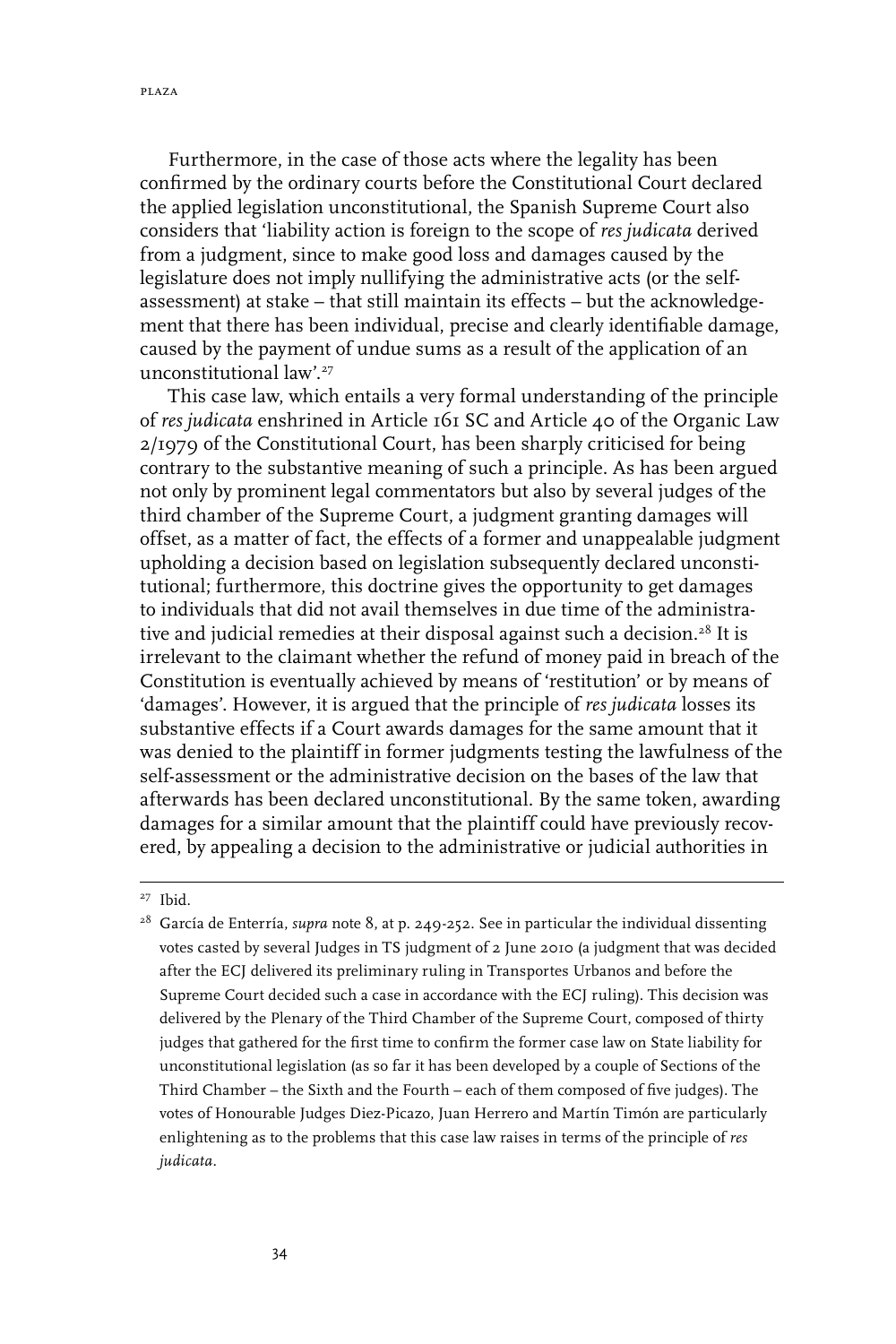due time, is a way to circumvent the reasonable time-limits that are expedient and acceptable in the interest of legal certainty.<sup>29</sup>

> 2.2 The Supreme Court Case law on State Liability for Actions for Damages Caused by the Application of National Legislation in Breach of EU Law: a Dangerous Path for the Principle of Equivalence?

In a series of judgments that start in 2004, the Supreme Court consistently declared that action for damages against the State on the basis of the incompatibility of national legislation with EU law is subject, unlike actions based on the unconstitutionality of legislation, to the condition of prior exhaustion of remedies against the administrative measures that apply that legislation.30

According to the Supreme Court case law, the different procedural treatment of the liability action in these two cases was justified by the differences that exist as regards the administrative and judicial control between those decisions applying national legislation in breach of EU law and those others that are based in national law that is deemed to be contrary to the Constitution. The main disparity, as explained in the controversial case law, is that whereas the latter can only be declared unconstitutional by the Constitutional Court, following a preliminary reference of constitutionality brought by the judge hearing the case in accordance with Article  $163$  SC, $3<sup>1</sup>$  in the case of administrative measures enacted pursuant to legislation which is incompatible with European Union law, both the administrative authorities and the judges hearing the case are bound, in accordance with the principle of supremacy of EU law, to set aside that legislation and leave without effects the administrative measures that are in breach of EU law. In other words, individuals might invoke that contradiction directly before administrative and national courts to request that the harmful administrative measure does not apply and to obtain complete redress, just as those authorities have the duty of disapplying any legislation and measure contrary to EU law.

Due to these differences, the Supreme Court considered that the principles of *res judicata* and of legal certainty, which makes administrative decisions become final also if the individuals affected do not appeal in

 $31$  On the preliminary reference on constitutionality, see further heading 3.2.

<sup>&</sup>lt;sup>29</sup> See in this regard P.J. Wattel, 'National Procedural Autonomy and Effectiveness of EC Law: Challenge the Charge, File for Restitution, Sue for Damages?', *Legal Issues of Economic Integration* 35(2) [2008], at p. 111, 124-125), who analyses the recent ECJ cases on national time-limits (and, in particular, *AssiDoman*, *Metallgesellschaft, Kraft Thin Cap Group*, *Arcor and i-21*).

<sup>30</sup> See, in particular, TS judgments of 29 January 2004 (*Recurso Nº* 52/2002), and 24 May 2005 (*Recurso Nº* 73/2003).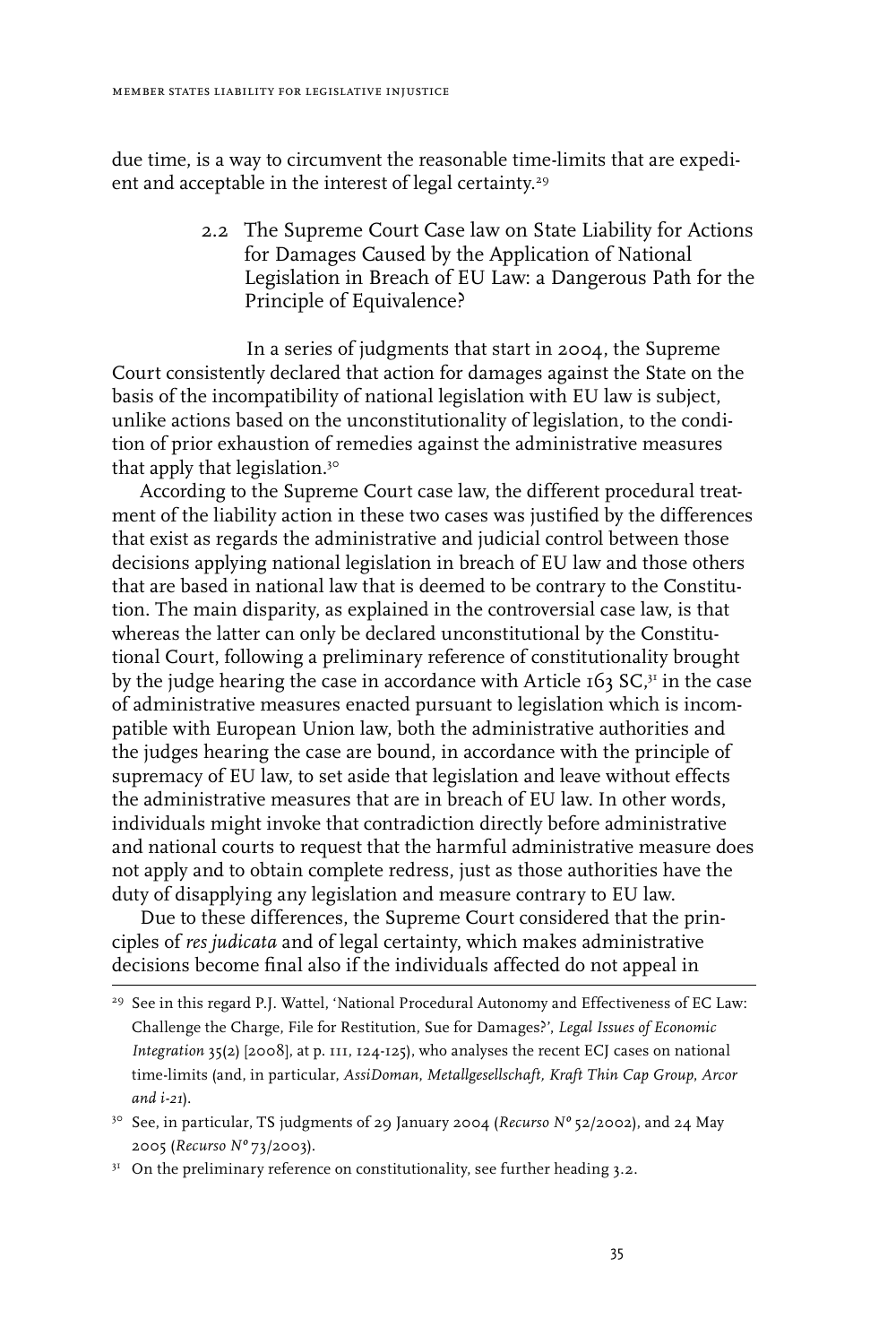due time, justified the fact that State liability actions for breach of EU law required prior exhaustion of administrative and judicial remedies against the contested decision.

Finally, the Supreme Court also tried to justify the different treatment given to both types of State liability action with the following misleading argument: it stated that 'the existence of a breach of European Union law which could lead to a finding of State liability must be established by a preliminary ruling of the Court',<sup>32</sup> and then, it concluded that the effects of a judgment of the ECJ given under Article 267 TFEU are not comparable to those of a judgment of the *Tribunal Constitucional* declaring legislation to be unconstitutional, in that only the decision of the Tribunal results in that legislation's being void with retroactive effect'.

However, this assertion was based on a misunderstanding of the ECJ doctrine of state liability for infringement of EU law: the ECJ has never made the state liability dependent on the previous existence of an ECJ's judgments declaring such a infringement a condition. Certainly, in *Brasserie/ Factortame* the ECJ declared that the national judge should take into account, in order to determine whether the Member State's breach of EU law is 'sufficiently serious' (one of the three conditions that have to be met for an individual harmed to have a right to reparation) that:

'[…] a breach of Community law will be sufficiently serious if it has persisted despite a judgment finding the infringement in question to be established, or a preliminary ruling or settled case law of the Court on the matter from which it is clear that the conduct in question constituted an infringement'.<sup>33</sup>

Therefore, as the ECJ also pointed out in *Transportes Terrestres*, the fact that there is a prior judgment of the Court finding an infringement will certainly be determinative, 'but it is not essential in order for that condition to be satisfied'.34 Furthermore, in *Danske Slagterier* the ECJ also made clear that an individual may bring action seeking reparation under the detailed rules laid down for that purpose by national law without having to wait until a judgment finding that the Member State has infringed Community law has been delivered.35 In short, this latter argument was built up upon a misconception, and could not justify at all the different treatment given to liability action for breach of EU law.36

This case law has also been highly controversial, and some legal commentators have argued that the Supreme Court should have overruled it in order to give the same treatment to state liability action for damages

<sup>32</sup> *Supra* note 25.

<sup>33</sup> Para. 57 and 93.

<sup>34</sup> Para. 38.

<sup>35</sup> Case C‑445/06 *Danske Slagterier* [2009] ECR I-2119, para 39.

<sup>&</sup>lt;sup>36</sup> Consequently, we will not consider it further in our analysis of the preliminary ruling.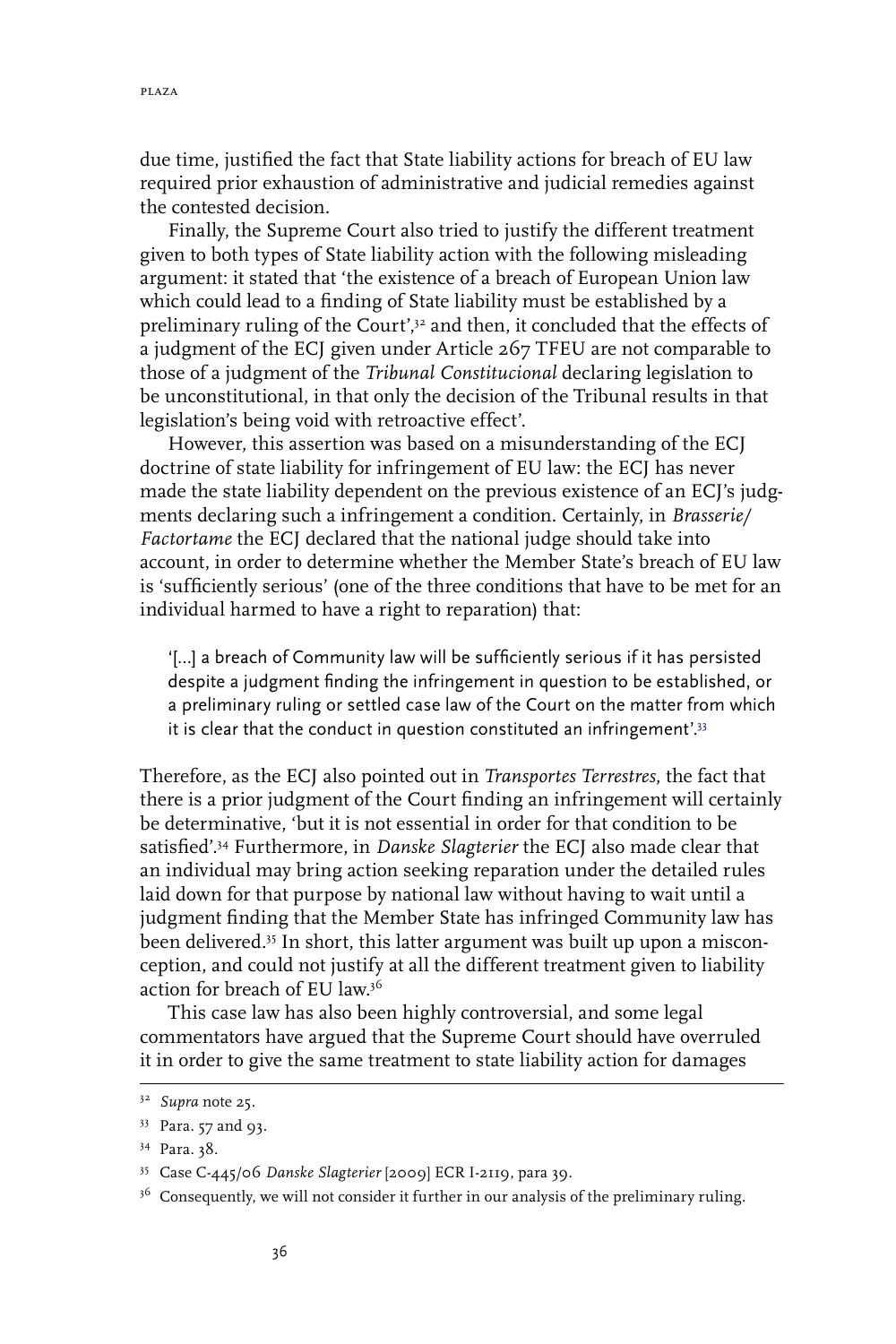caused by wrongful legislation, no matter whether the legislation is contrary to the Constitution or to EU law.37 Furthermore, the uncertainties and discussions that surrounded it triggered the preliminary reference in Case C-118/08 *Transportes Urbanos*, as judges of Section Six of the third chamber suspected that it went beyond the limits that the EU law principles of equivalence and effectiveness impose upon the national procedural autonomy that, in the absence of EU procedural rules, govern actions for state liability in the national courts.

## **3 The Preliminary Ruling in** *Transportes Urbanos***: a Correct Answer Based on a Partial Question?**

*Transportes Urbanos y Servicios Generales SAL* (hereinafter Transportes Urbanos) had paid to the Spanish tax authorities the undue amount of EUR 1,228,366.39 for the years 1999 and 2000 as a consequence of the incorrect transposition of the Sixth Directive on Value Added Tax<sup>38</sup> into Spanish Law (as Act 37/1992 on Value Added Tax provided for limitations to the right to deduct VAT that were incompatible with the aforementioned Directive). Though General Tax Law 58/2003<sup>39</sup> grants taxable persons the right to request the rectification of their self-assessments and the refund of overpayments, *Transportes Urbanos* did not exercise such a right within the prescribed period of four years. Several months after such time limit expired, the ECJ declared in Case C-205/03 *Commission v. Spain* that the limitations established in Spanish law 37/1992 were incompatible with the aforementioned Directive.

In this scenario, *Transportes Urbanos* decided to claim damages before the Council of Ministers, but the application was dismissed on the basis that the *direct causal link* between the infringement of European Union and the damages suffered by that company had been broken due to the fact that *Transportes Urbanos* had failed to request rectification of those self-assessments in due time. However, according to the Supreme Court doctrine on state liability for unconstitutional law, had *Transportes Urbanos* been able to base its action for damages on a judgment of the Constitutional Court,

<sup>37</sup> R. Falcón Tella, 'La STJCE 6 octubre 2005 sobre incidencia de las subvenciones en la prorrata y su interpretación por la Res. DGT 2/2005, de 14 de noviembre (II): el procedimiento para instar la devolución y los 'matices' introducidos por la Instrucción 10/2005', *Quincena Fiscal Aranzadi* n.º 1/2006; C. Checa González, 'El derecho a la deducción del IVA en la jurisprudencia del Tribunal de Justicia de Luxemburgo', *Revista Impuestos*, *segunda quincena de 2006*, *Ed. La Ley*.

<sup>&</sup>lt;sup>38</sup> Directive 77/388/EEC of 17 May 1977 on the harmonisation of the laws of the Member States relating to turnover taxes – Common system of value added tax: uniform basis of assessment, as amended by Council Directive 95/7/EC of 10 April 1995.

<sup>39</sup> BOE nº 303 of 18 December 2003, p. 44987.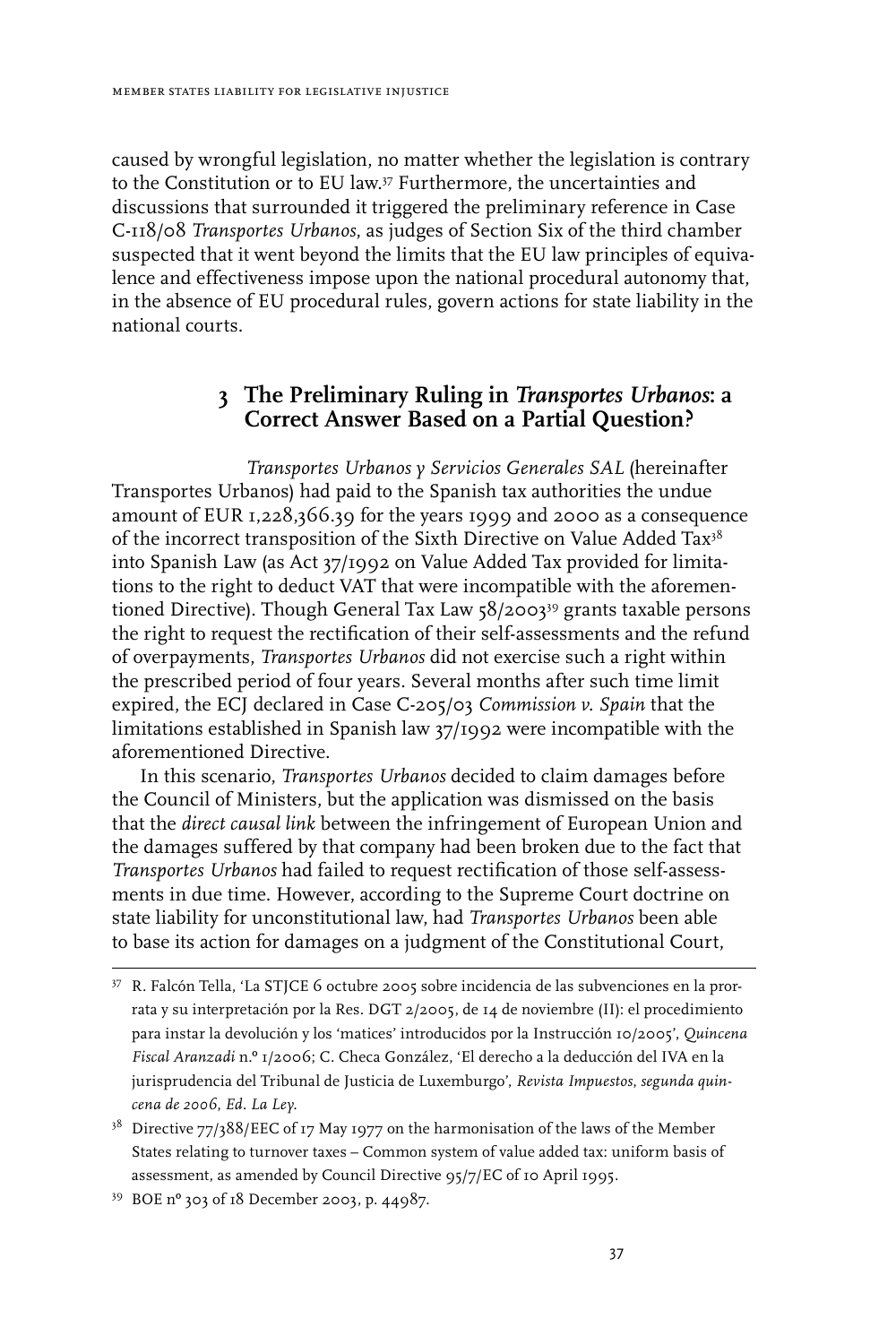declaring the legislation in question to be void on the ground of breach of the Constitution, that action would have succeeded in spite of the fact that the company had not requested the rectification of its self-assessments in due time. Taking this into account, the company challenged the decision of the Council of Ministers before the Supreme Court on the basis that the different procedural conditions applying to state liability actions for damages caused by infringements of Community law, on the one hand, and to State liability actions for damages caused by unconstitutional acts, on the other, were contrary to the principles of equivalence and effectiveness that limit national procedural autonomy.

On the 1st of February 2008, the Third Chamber of the Spanish Supreme Court suspended proceedings between *Transportes Urbanos* and the state administration in order to refer a question to the ECJ concerning the interpretation of the principles of effectiveness and equivalence in the light of the rules applicable in the Spanish legal system for action regarding damages against the state caused by the legislature.<sup>40</sup>

The Supreme Court asked in essence, as the ECJ reworded the question, 'whether European Union law precludes a rule of a Member State under which action for damages against the state, alleging a breach of that law by national legislation, are subject to a condition requiring prior exhaustion of remedies against a harmful administrative measure, when those actions are not subject to such a condition where they allege a breach of the Constitution by national legislation'.41

Though this preliminary reference should be praised as it indicates the best will of the Supreme Court in order to cooperate closely with the ECJ to improve the judicial enforcement of EU law in Spain, it should be also noted that it did not address other fundamental issues that also affect the adequate application of the principle of State liability for infringement of EU law in Spain.42 Thus, it did not give sufficient guidance to the ECJ on the basic characteristics of public non-contractual liability in this Member State and, in particular, on the conditions that has to be fulfilled in order for state liability to arise.

As a matter of fact, the difference between the EU State liability conditions, as established by the ECJ in *Brasserie du Dêcheur/Factortame*, 43 on the one hand, and the conditions for state liability under Spanish law, on the other, raises an important question that the Spanish Supreme Court could

<sup>40</sup> DO C 128, 24 May 2008, p. 24.

<sup>41</sup> Para 28.

<sup>42</sup> For a critical analisys of the Supreme Court Order for Reference see J.R. Rodríguez Carbajo, 'La responsabilidad patrimonial del Estado español derivada de las normas internas que infringen el Derecho comunitario después de la STJCE de 26 de enero de 2010', *Actualidad Administrativa, Nº* 8, Tomo 1, Editorial LA LEY, Quincena del 16 al 30 Abr. 2010, at p. 1000 *et seq*.

<sup>43</sup> For the EU State liability conditions see heading 3.1 below.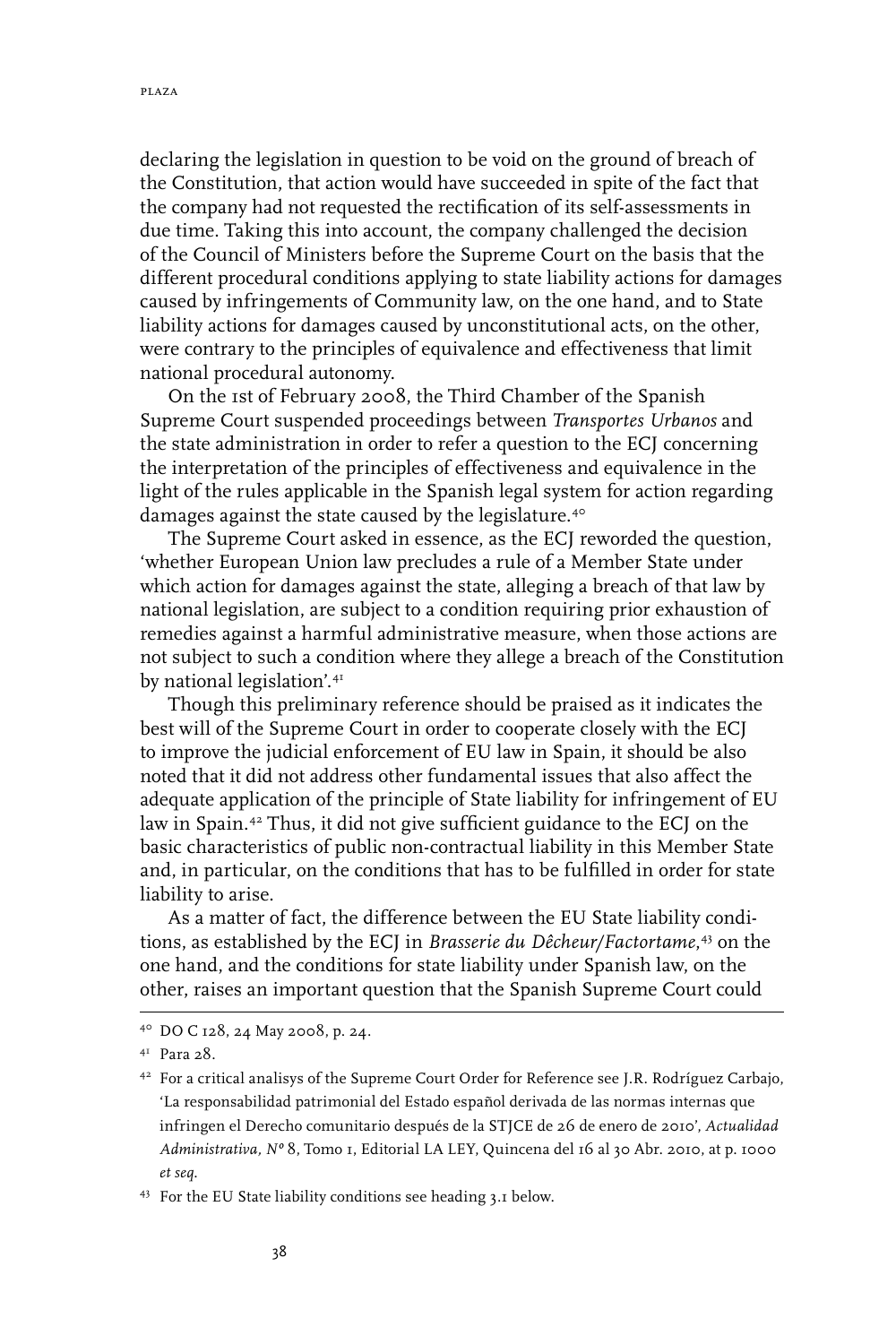have addressed in its preliminary reference, but that was either overlooked or avoided.

In brief, according to settled ECJ case law the state liability for loss and damage caused to individuals as a result of breaches of Community law is subject to three basic conditions: (i) the rule of law infringed must be intended to confer rights on individuals, (ii) the breach of that rule must be sufficiently serious, (iii) and there must be a direct causal link between the breach and the loss or damage sustained by the injured person.44 Though these three basic conditions 'are necessary and sufficient' to found a right in favour of individuals to obtain redress, they do not preclude Member States from being liable under less restrictive conditions, where national law so provides.45 This entails that if national law establishes more favourable conditions for individuals to be awarded damages national conditions would be given precedence over the *Brasserie* conditions ('principle of preference').<sup>46</sup>

In Spain, individuals harmed have a right to reparation where the following conditions are met:47 (i) there must be an individual right affected; (ii) there must be an actual harm, economically valuable, individualised as regards to a person or a group of persons and; further, the damage must be 'unlawful', in the sense that the individual affected 'has no a legal duty to bear it'; (iii) there is a casual link among the public authority action and the damage.

The main difference with the *Brasserie/Factortame* conditions stems from the the fact that state liability in Spain is of an 'objective nature' (strict liability). Furthermore, the Supreme Court in its case law on legislative liability for unconstitutional laws. The Supreme Court has consistently stated that the mere fact that a law is declared unconstitutional is enough, without further qualifications, to fulfil one of the essential conditions that the Spanish legal system requires to render the state liable: the 'unlawfulness of the damage' (in the sense that the individual affected 'has no a legal duty to bear it'). It does not require, therefore, a test similar to the one established in *Brasserie/Factortame*, which demands a *sufficiently serious breach* of a superior rule of law.

47 Though these are the conditions established for Public Administrations liability in Article 139 and 141 of Act 30/1992, they also apply to the State liability caused by the any public power. See, for example, *STS* of 10 June 2010 (*Recurso* 588/2008) FJ 9º.

<sup>44</sup> See *Brasserie du Pêcheur*/*Factortame*, para. 51; Case C-5/94 *Hedley Lomas* [1996] ECR I- 2553, para. 25; and Joined Cases C-178/94, C-179/94, C-188/94, C-189/94 and C-190/94 *Dillenkofer and Others* [1996] ECR I-4845 para. 21; Case C‑445/06 *Danske Slagterier* [2009] ECR I-2119, para. 20.

<sup>45</sup> *Ibid.*

<sup>46</sup> We borrow here this term from R. Alonso García, 'La responsabilidad patrimonial del Estado-legislador, en especial en los casos de infracción del Derecho comunitario: a propósito del auto del Tribunal Supremo de 1 de febrero de 2008 y las cuestión prejudicial planteada al TJCE (C-118/08), QDL, 19 February 2009, at p. 178.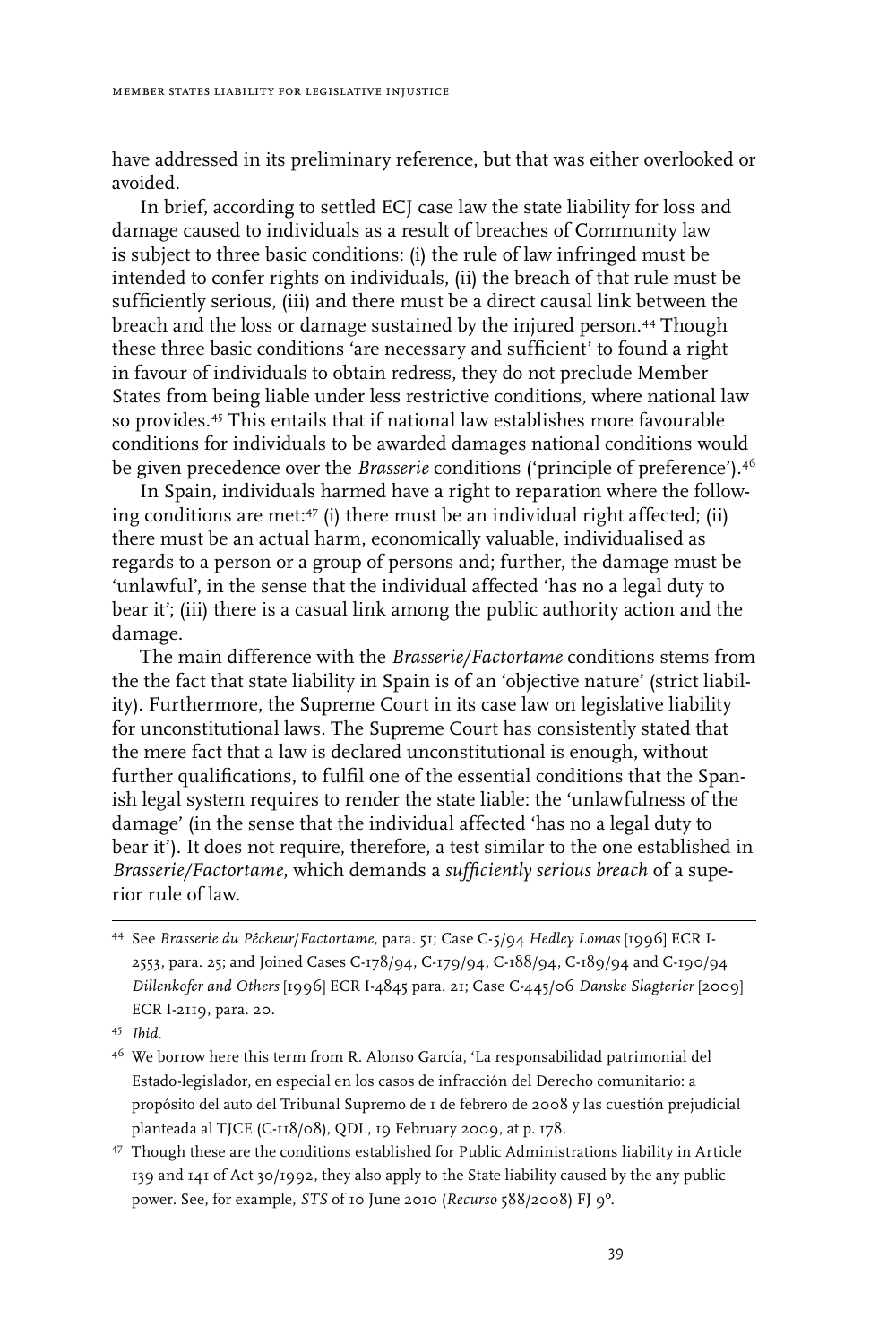On the contrary, Spanish Courts have applied the test of 'sufficiently serious breach' very strictly to discard state liability for breaches of EU Law.48

In this point, the national conditions applying to the actions for damages caused by the application of unconstitutional law are less restrictive than the condition established in *Brasserie/Factortame* and, therefore, it seems that the should apply also to actions of state liability for infringement of EU law. This would make it, by far, much easier for individuals harmed to succeed when invoking a right to reparation under EU law.<sup>49</sup> Notwithstanding, at the time the Supreme Court made the preliminary reference in *Transportes Urbanos*, it was not concerned with this issue. The answer given by the ECJ in its preliminary ruling is going, however, to make this problem more visible.

#### 3.1 An Answer Exclusively Based on the Principle of Equivalence

As is well known, the principle of national procedural autonomy entails that, in the absence of Community rules governing the matter, it is for the domestic legal system of each Member State to lay down the detailed procedural rules governing actions for safeguarding rights which individuals derive from Community law. Therefore, it is on the basis of national procedural rules on liability that the state must make reparations for the consequences of the loss or damage caused, provided that the conditions for reparation of loss or damage laid down by national law are not less favourable than those relating to 'similar domestic claims' (principle of equivalence) and are not so framed as to make it in practice impossible or excessively difficult to obtain reparation (principle of effectiveness).<sup>50</sup>

Following the Opinion of Advocate General Poiares Maduro, the ECJ based its decision in *Transportes Urbanos* on the principle of equivalence in the following terms:

'European Union law precludes the application of a rule of a Member State under which an action for damages against the State, alleging a breach of that law by national legislation which has been established by a judgment of the Court of Justice of the European Communities given pursuant to Article 226

<sup>48</sup> See in this regard M.C. Alonso García, 'La necesaria reformulación de la teoría de la responsabilidad patrimonial del Estado-Legislador (reflexiones al hilo de la Sentencia del Tribunal de Justicia de las Comunidades europeas de 26 de enero de 2010)', in *El cronista del Estado Social y de Derecho* Nº 12, 2010, at p. 74 *et seq*; and J. R. Rodríguez Carbajo, *supra* note 39. 49 Ibid.

<sup>50</sup> See, to that effect, C-6/90 and C-9/90 *Francovich and Others*, para. 41,42 and 43; Cases C-46/93 and C-48/93 *Brasserie du Pêcheur and Factortame*, para. 67; Case C‑224/01 *Köbler* [2003] ECR I‑10239, para. 58, and Case C-524/04 *Test Claimants in the Thin Cap Group Litigation* [2007] ECR I‑2107, para. 123.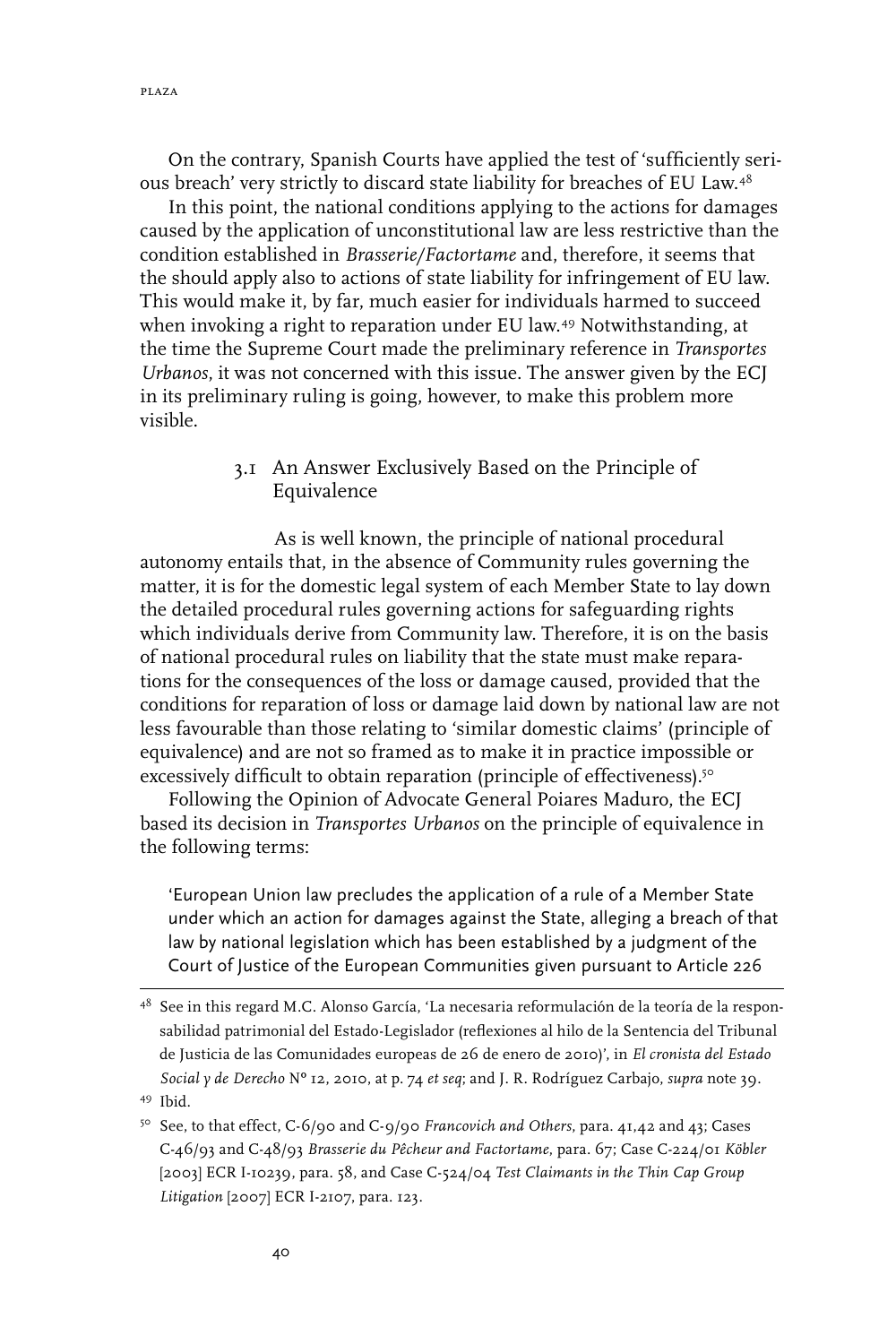EC, can succeed only if the applicant has previously exhausted all domestic remedies for challenging the validity of a harmful administrative measure adopted on the basis of that legislation, when such a rule is not applicable to an action for damages against the state alleging breach of the Constitution by national legislation which has been established by the competent court'.

Once it concluded that in the light of the circumstances described in the order for reference, the principle of equivalence precluded the application of such a rule, the ECJ considered that it was not necessary to examine such a rule in the light of the principle of effectiveness.51 In *Transportes Urbanos* the ECJ did not enter to assess, as it did before in cases such as *Metallgesellschaft and Others,*<sup>52</sup>  *Test Claimants in the Thin Cap Group Litigation,*<sup>53</sup>  *Lucchini,*<sup>54</sup> *Danske Slagterier,*55 whether it was reasonable, in accordance with the principle of effectiveness, to require the injured parties to utilise the legal remedies available to them. As the Advocate General recalled:

'[…] making the admissibility of the action to establish state liability, as a result of legislation being in breach of Community law, subject to the condition that the injured party has first challenged the administrative measure based on that legislation is not, in principle, contrary to the principle of effectiveness, provided that, by challenging in good time the validity of the harmful measure, the injured party could have obtained reparation for the entirety of the damage or loss claimed'.<sup>56</sup>

In the case of *Transportes Urbanos* the period of four years from the date on which the taxable person submits his self-assessments did not make the bringing of an action for repayment of tax unduly paid in breach of Community law in practice impossible or excessively difficult. Therefore, the Advocate General concluded that, it complied with the principle of effectiveness, even though the period had already expired and therefore no longer permitted an application for correction of the self-assessments made for the years 1999 and 2000 when the Court declared that the Spanish law was incompatible with the provisions of the Sixth VAT Directive.<sup>57</sup>

- 53 Case C-524/04 [2007] ECR I-2107.
- 54 Case C-119/05 ECR [2007] I-6199
- 55 Case C-445/06 [2009] ECR I-2119.
- 56 Opinion of Advocate General Poiares Maduro, Para. 23.
- 57 *Ibid*., para. 27.

<sup>&</sup>lt;sup>51</sup> Para. 47.

<sup>52</sup> Cases C-397/98 and C-410/98 [2001] ECR I-1727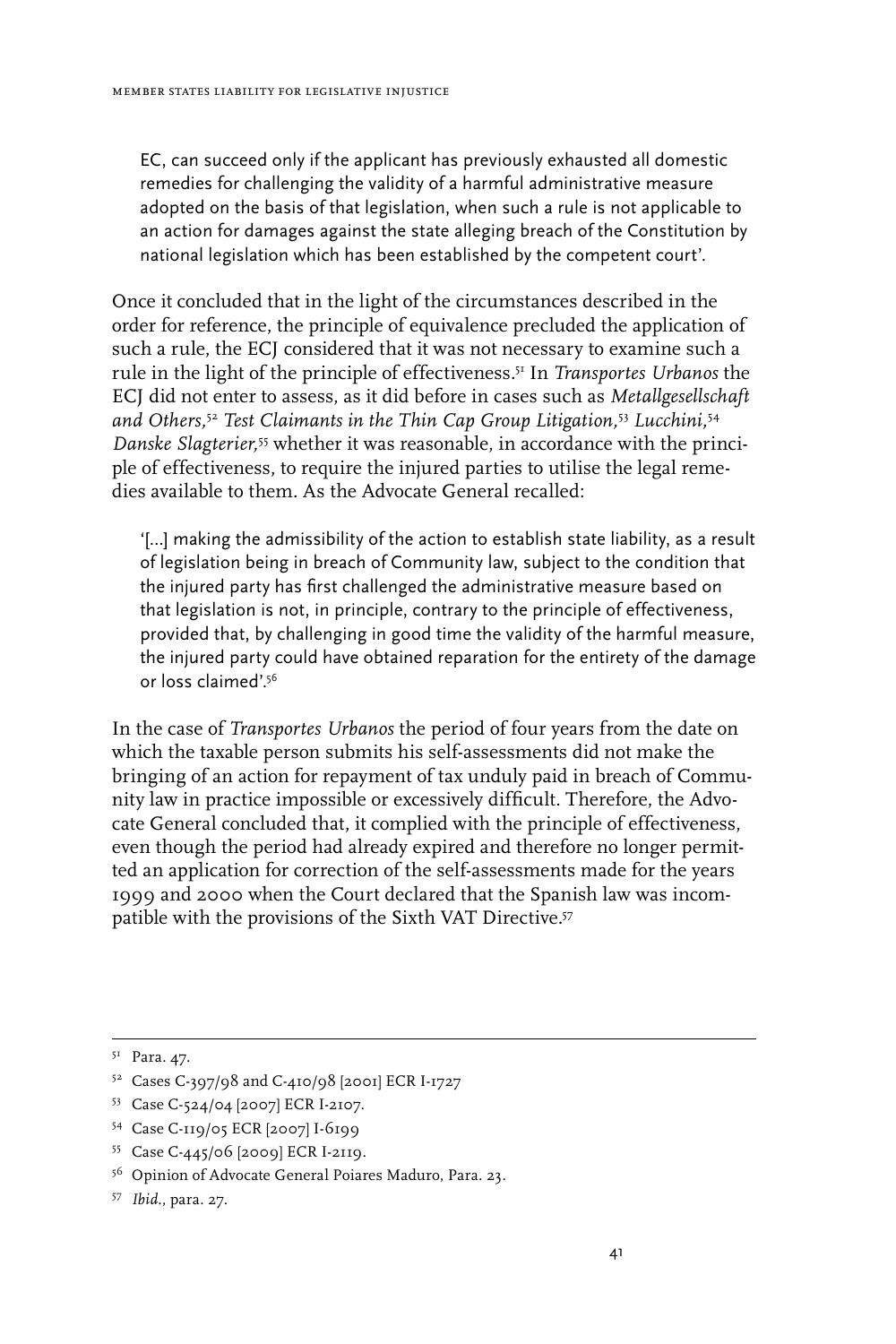#### 3.2 Fleshing out the Principle of Equivalence: A Dangerous Path for the Principle of Procedural Autonomy?

Since *Edis,*58 the ECJ has consistently declared that the principle of equivalence requires that '[…] all the rules applicable to actions apply without distinction to actions alleging infringement of European Union law and to similar actions alleging infringement of national law'.59 However, as the ECJ recalled in *Transportes Urbanos*, 'that principle is not to be interpreted as requiring Member States to extend their most favourable rules to all actions brought in a certain field of law'.<sup>60</sup> This seems to entail that it does not require Member States to extend their most favourable procedural rules governing liability under national law to all actions brought for compensation based on a breach of Community law.

As the ECJ explained in *Palmisani*, $^{61}$  in order to establish the comparison of two systems of non-contractual liability applying within a Member State, <sup>62</sup> 'the essential characteristics of the domestic system of reference must be examined'.63 In ulterior cases, such as *Levez*, *Preston*, and *Pontin*, the ECJ clarified that the principle of equivalence requires the national court to consider, in particular, both 'the purpose and the essential characteristics of allegedly similar domestic actions'.64 Furthermore, it has consistently stated that '(i)n principle, *it is for the national court, which alone has direct knowledge of the detailed procedural rules governing actions in the field of domestic law*, 65 to consider both the purpose and the essential characteristics of domestic actions which are claimed to be similar'.66 Though, 'with a view to the

<sup>58</sup> Case C‑231/96 *Edis* [1998] ECR I‑4951.

<sup>59</sup> See *Edis* para. 36; Case C‑326/96 *Levez* [1998] ECR I-7835, para. 41; Case C-78/98 *Preston and Others* [2000] ECR I‑3201, para. 55; and Joined Cases C‑392/04 and C‑422/04 *i-21 Germany and Arcor* [2006] ECR I-8559, para. 62; and Case C-118/08 *Transportes Urbanos*, nyr. para. 33.

<sup>60</sup> See *Edis* para 36; *Levez*, para. 42; Case C‑343/96 *Dilexport* [1999] ECR I-579, para. 27; Case C-63/08 *Pontin* [2009] nyr, para 45, and Case-118/08, *Transportes Urbanos*, para. 34.

<sup>61</sup> Case C-261/95 *Palmisani* [1997] ECR I-4025*.*

 $62$  This case dealt with two systems of non-contractual liability in Italy: (i) The ordinary system of reparation, in matters of non-contractual liability, under Article 2043 of the Italian Civil Code; (ii) and the system established in Legislative Decree No 80 (GURI No 36, 13 February 1992) transposing Council Directive 80/987/EEC relating to the protection of employees in the event of the insolvency of their employer.

<sup>&</sup>lt;sup>63</sup> Para 38.

<sup>64</sup> *Levez* para 43, Case C-78/98 *Preston and Others* [2000] ECR I‑3201 para. 56; and Case C-63/08 *Potin* [2009], para 45.

<sup>65</sup> Author's italics.

<sup>66</sup> See, inter alia, *Preston* para. 49, 50 and 56; *Potin* para 45, and Case C‑40/08 *Asturcom Telecomunicaciones SL* [2009] ECR I-9579, para 50.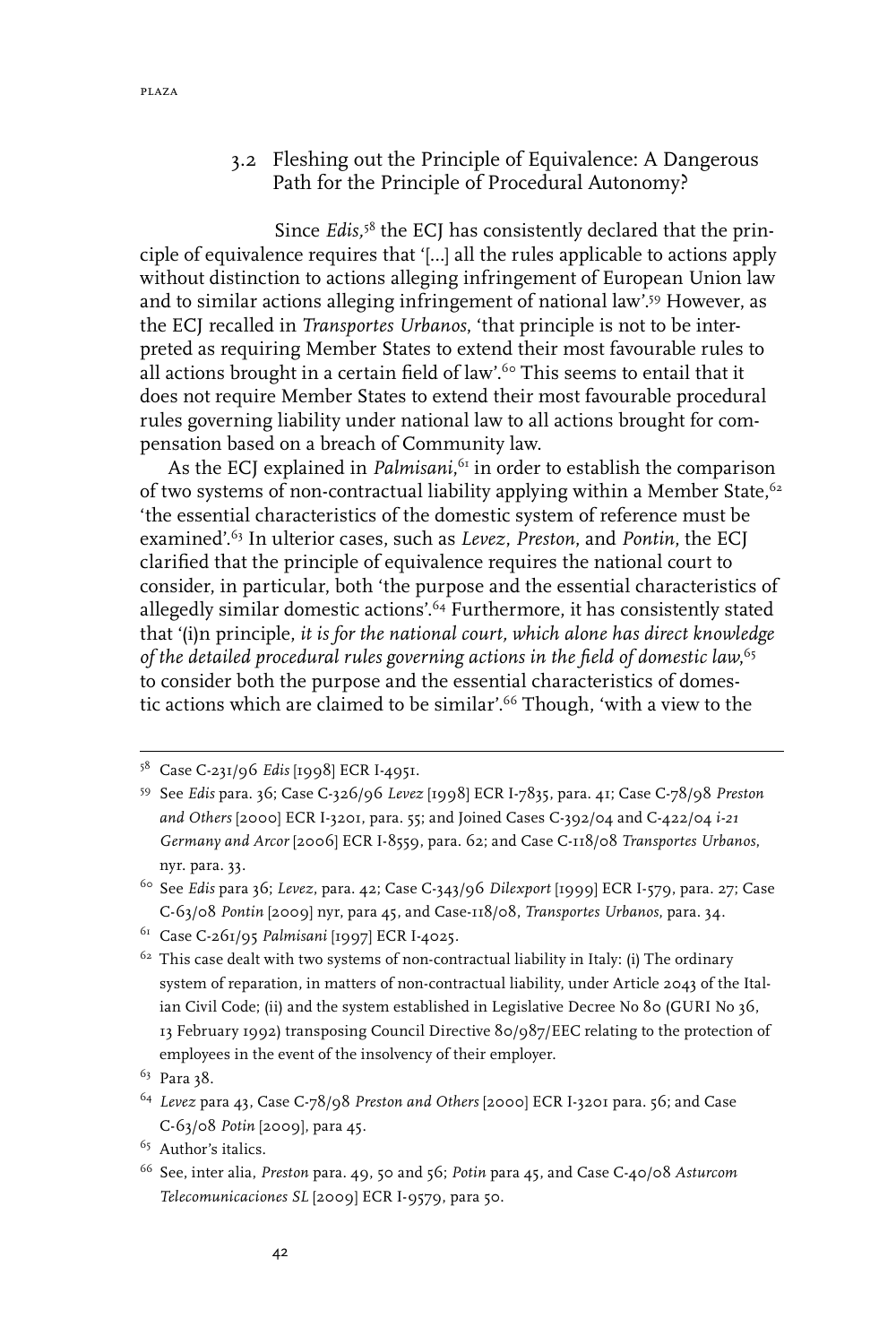appraisal to be carried out by the national court, the ECJ may provide guidance for the interpretation of Community law'.67

In *Transportes Urbanos* the ECJ did not restrict itself to giving guidance on the interpretation of EU law, but it entered directly to assess whether the two state liability actions in question (actions alleging infringement of European Union law and actions alleging infringement of the Constitution) could be considered as 'similar'. This was probably due to the terms in which the order for reference was drafted, as it suggested that the Spanish Supreme Court felt unable to ascertain on its own whether the two national actions at issue could be considered to be 'similar' or not and, therefore, to conclude whether the different treatment, as regards the requirement of prior exhaustion of remedies, was or was not in breach of the principle of equivalence. In short, it seems that the Supreme Court gave up performing the task that, until now, the ECJ had reserved for the national courts.

Though it was clear that the purpose of the two actions for damages under consideration were the same (namely compensation for the loss suffered by the person harmed as a result of an act or an omission of the state), it was not so evident that the decision on the second element under assessment, the 'essential characteristics' of those actions, could be made by the ECJ with enough knowledge of the Spanish system of non-contractual state liability, since the preliminary reference of the Supreme Court had focused the questions in a very narrow sense as posed by the Supreme Court's own case law and did not give, as mentioned above, an overview of the essential characteristics of non-contractual liability that could have been useful to resolve the case.

Notwithstanding, the ECJ eventually considered that, in the context which gave rise to the case in the main proceedings as described in the order for reference, 'the only difference between the two actions' (the action for damages brought by *Transportes Urbanos*, alleging breach of European Union law, and the action which that company could have brought on the basis of a possible breach of the Constitution) was 'the fact that the breaches of law on which they are based are established, in respect of one, by the ECJ in a judgment given pursuant to Article 226 EC and, in respect of the other, by a judgment of the *Tribunal Constitutional*'.68

Therefore, it held that:

'[…] this fact alone, in the absence of any mention in the order for reference of other factors demonstrating that there are further differences between the action for damages against the State actually brought by *Transportes Urbanos* and the action which it might have brought on the basis of a breach of the Constitution established by the *Tribunal Constitucional*, cannot suffice to

<sup>67</sup> *Preston and Others*, para. 50, *Potin* para. 50.

<sup>68</sup> Para. 43.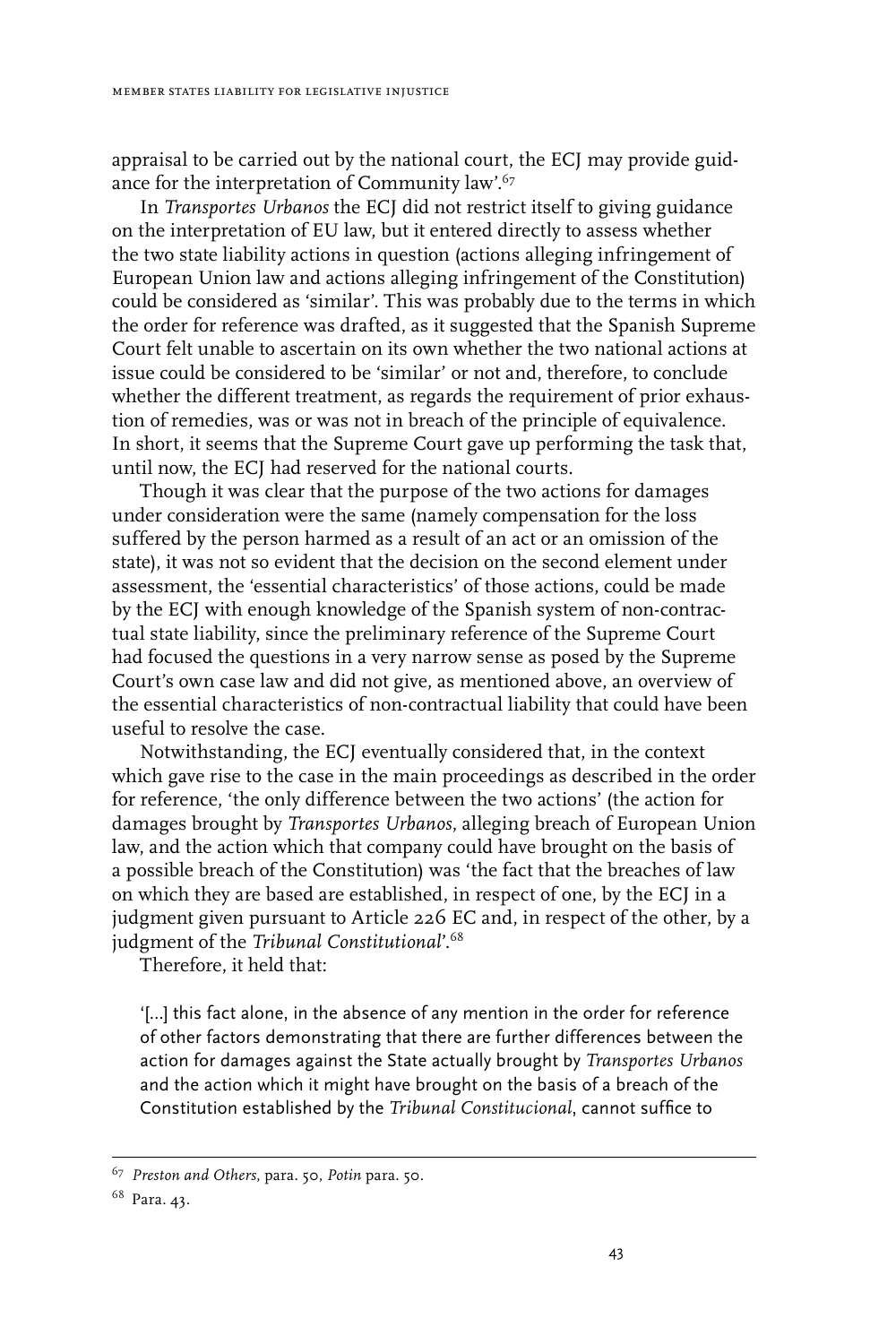establish a distinction between those two actions in the light of the principle of equivalence'.

It concluded, as a result, that 'the two abovementioned actions may be regarded as similar' and, therefore, that 'the principle of equivalence precludes the application of a rule such as that at issue in the main proceedings'.69

Nevertheless, it could be argued that the Supreme Court did not provide the ECJ with enough knowledge to assess in depth whether the two actions could be, indeed, regarded as 'similar'. Furthermore, though the Supreme Court case law under discussion, as explained in its preliminary reference, provided some reasons that might justify a different procedural treatment among these two actions, one the most relevant arguments was not considered by the ECJ in its preliminary ruling: the ECJ did not explain why the essential differences between the centralised system for constitutional control of laws in Spain, and the decentralised judicial system to control the conformity of national legislation with EU law, could not justify the application of different procedural rules with regards to the prior exhaustion of legal remedies, according with the arguments of the Supreme Court case law in question.

It should be noted, first of all, that the Spanish regime of action for damages caused by unlawful administrative acts or by the application of unlawful regulations requires, as a general rule in Spain, that the individual concerned avail himself first of the administrative or judicial remedies to have the act or the regulation declared illegal.<sup>70</sup> The controversial doctrine of the Supreme Court on damages caused by the application of unconstitutional laws is an exception to this rule.

One of the main reasons alleged by the Supreme Court to justify this controversial case law is that such an exception is founded on the procedural difficulties that the centralised system of constitutional control of laws, as enshrined in the Spanish Constitution, entails for individuals. In Spain, due to the monopoly of the Constitutional Court to declare the constitutionality of laws, and acts with the status of law, neither the administrative authorities nor the judicial authorities may annul the measures adopted in application of legislation contrary to the Constitution, unless the Constitutional Court first declares that such law infringes the Constitution and is, therefore, null and void. In accordance with Article 163 SC, if ordinary courts hearing a case have doubts about the constitutionality of the legislation applicable,

<sup>69</sup> Para. 45.

<sup>70</sup> See Article 31.2 Act 29/1998 on the Contentious-Administrative Jurisdiction, and art. 142.4 of Act 30/1992 on the Legal Regimen of the Administrations and the Administrative Common Procedure. See also J. Climent Barberá, 'El procedimiento administrativo de reclamación de responsabilidad', en *Reponsabilidad del Estado legislador, administrador y juez*  Cuadernos de Derecho Judicial, II/2004, at p. 195.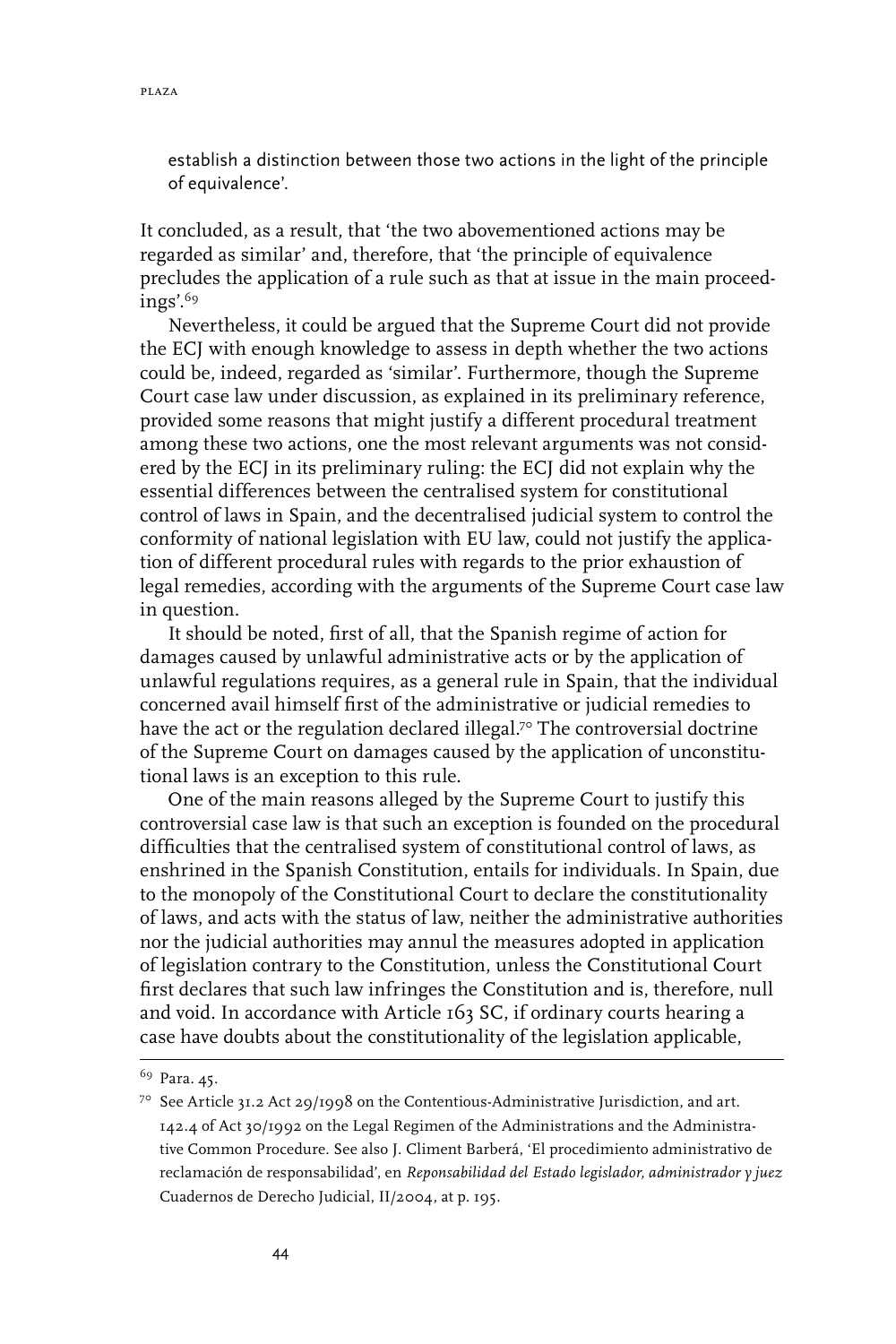they can make a preliminary reference to the Constitutional Court seeking a declaration of unconstitutionality. This is action that only the court hearing the matter may refer to, and that the individual may only suggest to the Court (the individual has no standing to bring action to declare legislation to be unconstitutional; he can merely call upon the court hearing the case to refer that matter to the *Tribunal Constitucional*). Therefore, the Supreme Court considered that:

'[…] if the prior exhaustion of administrative and judicial remedies against a harmful administrative measure were required as a condition before an action for damages alleging a breach of the Constitution could be brought, that would place on individuals the burden of challenging the administrative measure enacted pursuant to the allegedly unconstitutional legislation, by recourse, first, to the administrative remedy and, second, to the judicial remedy and by exhausting all appeal procedures until such time as one of the courts hearing the matter decides finally to raise the question of the unconstitutionality of that legislation before the *Tribunal Constitucional*. Such a situation would be disproportionate and have unacceptable consequences'.<sup>71</sup>

Furthermore, it should be added that the average delays in the Spanish Courts (including the delays of the Constitutional Court in answering preliminary reference on the constitutionality of law)<sup>72</sup> contribute, indeed, to such unacceptable consequences.

Conversely, the EU's decentralised system of judicial control of Member States' compliance with EU law seems to be at the root of the Supreme Court case law justifying a diverse treatment for state liability action to claim damages caused by legislation in breach of EU law. As explained above,73 the principle of primacy of EU law plays an important role in this case law as it implies that, if an administrative measure has been enacted pursuant to legislation which is incompatible with European Union law, both, the administrative authorities<sup>74</sup> and the judges hearing the case are bound to disapply that legislation and the administrative measures that are in breach of EU Law.75 Likewise, individuals might invoke those breaches directly before administrative and national courts to request that a harmful adminis-

 $7<sup>1</sup>$  Summary of the Supreme Court reasoning such as it was translated into English in Case C-118/08 *Transportes Urbanos*, para. 18.

 $72$  For example, it takes and average of four years for the Constitutional Court to answer a preliminary question on the constitutionality of a law to the court hearing the case.

<sup>73</sup> See heading 2.2.

<sup>74</sup> See Case 103/88 *Fratelli Constanzo* [1989] ECR 1839*.* Though this judgment raises important problems since the Administrations cannot make preliminary references to the ECJ in order to solve their doubts as to the interpretation of EU Law.

<sup>75</sup> Case C-6/64 *Flaminio Costa v ENEL* [1964] ECR 585.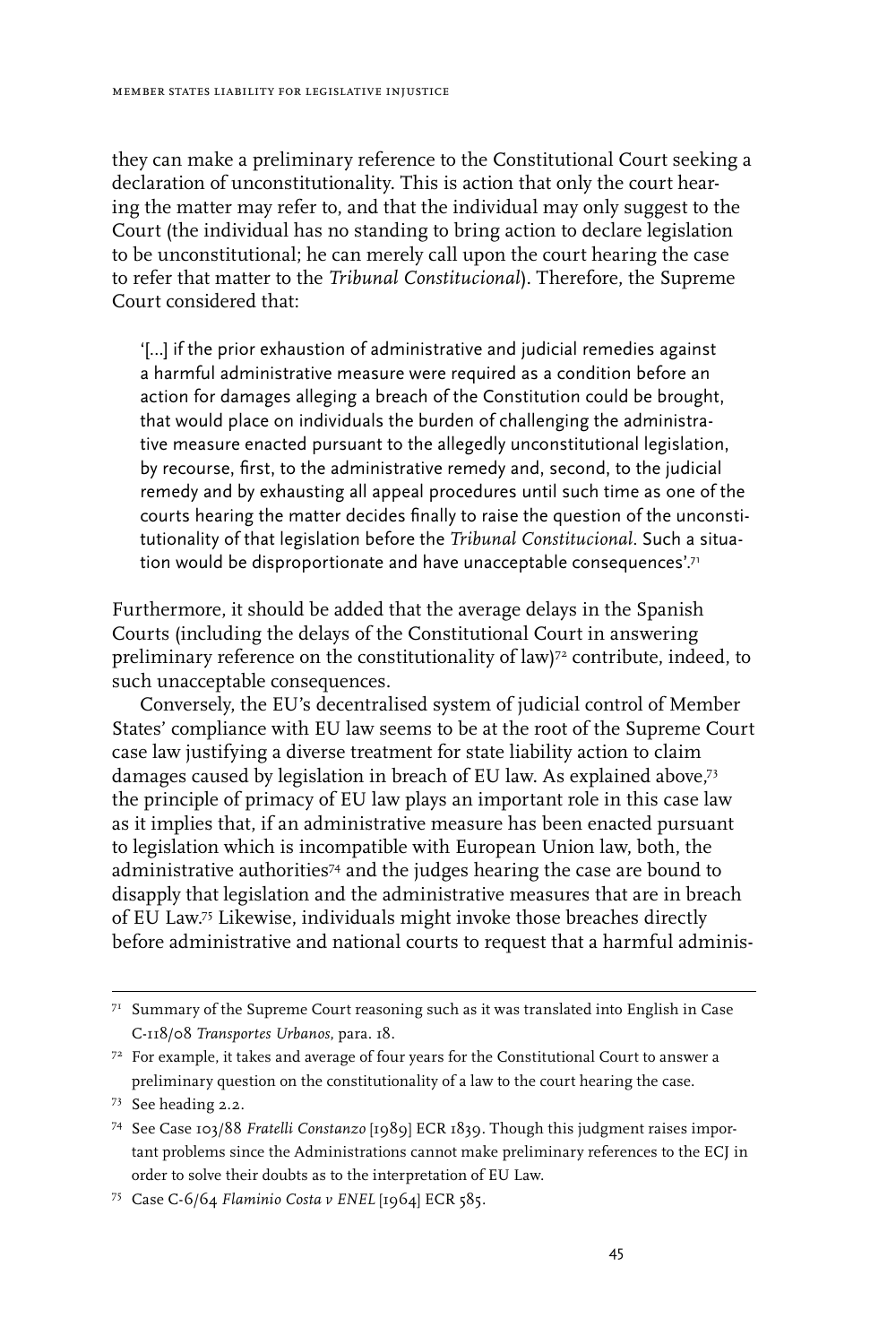trative measure is not applied and to avail themselves of the existing administrative and judicial remedies.

As Advocate General Poiares recalled in his Opinion, finding that national legislation is incompatible with a rule of EU law may often depend on how a provision of EU law is interpreted through an ECJ preliminary ruling, and the references to the Court of Justice for a preliminary ruling depend also entirely on the national court's assessment as to whether that reference is appropriate and necessary.76 However, the existence of the preliminary reference proceeding does not invalidate the essential difference that entails the fact that any national judge may, by their own authority and based on the primacy of EU law, disapply a national law that is considered to be in breach of EU law, whilst no judge or tribunal, with the exception of the Constitutional Court, may ever disapply a national law<sup>77</sup> on the grounds that it conflicts with the Constitution.

The Advocate General concluded on this issue that:

'It is, however not clear that the fact that the opportunities which individuals have to challenge the constitutionality of legislation are, because of the presumption that the legislation is constitutional, more restricted than those to call into question the compatibility of legislation with Community law is capable of providing justification for the practice of making an action to establish the liability of the state as legislature because of the breach of Community law, but not an action to establish the liability of the state as legislature because of an infringement of the Constitution, subject to the condition that the individual must have first exhausted all remedies, administrative and judicial, against the harmful administrative measure based on that legislation'.<sup>78</sup>

The ECJ, on the contrary, did not give the Supreme Court any feedback as to whether the different rules applying to state liability action for damages caused by unconstitutional legislation, on the one hand, and to state liability actions for damages caused by the infringement of EU law, on the other, could be justified or not by the differences that exists in the system of judicial control to ensure compliance with these two very different norms. It just did not address the issue at all.

Furthermore, there are other differences between the Constitution and EU law that could also cast doubts on the 'similarity' of the two actions at issue in *Transportes Urbanos* (though these differences could not be assessed by the ECJ as the Supreme Court did not point them out neither in its controversial case law nor in its order for a preliminary reference). The most relevant one relates to the different degree of discretion that the Consti-

<sup>&</sup>lt;sup>76</sup> The Opinion of Advocate General Poiares followed in this point the arguments of Por. R. Alonso García, *supra* note 46, p. 183.

<sup>77</sup> With the exception of pre-constitutional law (see STC núm  $4/19810f4$  February 1981).

<sup>78</sup> Para. 39.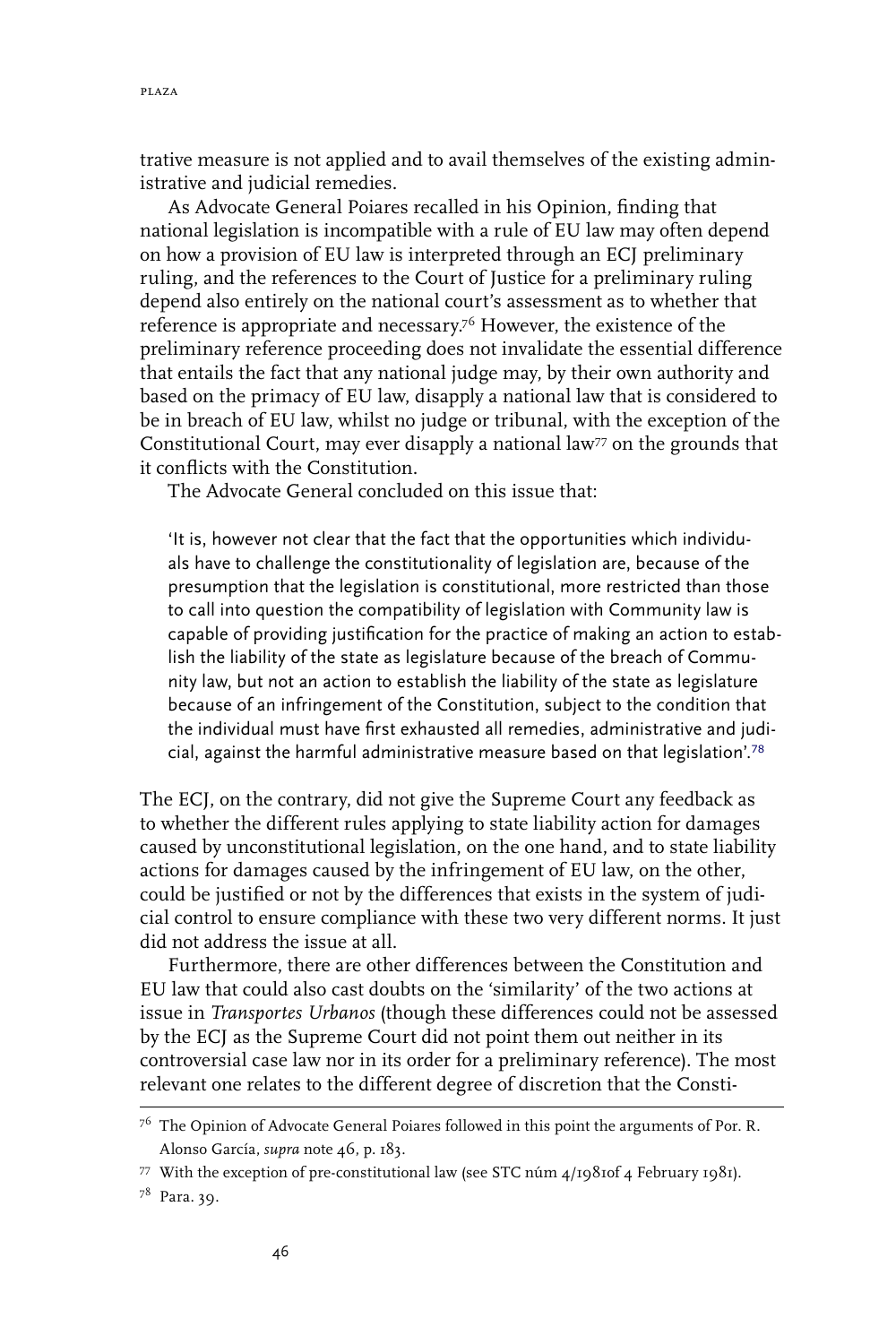tution, on the one hand, and EU law, on the other, leaves to the national legislature, and to the very distinct place that these norms have in the Spanish legal order: whereas the parliament enjoys a high degree of discretion when it adopts national legislation in the realm of the Constitution (as the Spanish 'Supreme Norm' is conceived as a wide framework for the exercise of the legislative powers), the margin of discretion is much narrower, on the contrary, when the national legislature acts in the field of EU law (and particularly narrow when it transposes directives into national law). In the latter cases the normative powers of the legislature resembles the regulatory powers of the Administration:79 they are much more constrained and subject to the judicial control of the ordinary courts (Article 106 SC). Thus, it could be argued that an action for damages against an administrative measure that applies national law in breach of a Directive is 'more similar' to an action for damages against administrative measure adopted pursuant to an illegal national regulation than to an action for damages against administrative measures adopted pursuant to an unconstitutional law. The two first actions require the injured party to be reasonably diligent by availing himself in good time of the legal remedies at his disposal (either to avoid, when possible, the loss or damage that the application of the norm might cause, or in order to proof the illegality of the harm).<sup>80</sup> The latter, according to the Supreme Court case law, does not.

Since the principle of equivalence does not necessarily require Member States to extend their most favourable procedural rules governing liability under national law to all actions for compensation based on a breach of Community law, ${}^{8_1}$  the following question remains unanswered: If state liability action for infringement of EU law already receives the same procedural treatment than other action under national law that could be considered to have also the same purpose and the essential characteristics (i.e., action for damages caused by illegal national regulations), does the most favourable treatment given to action for damages against administrative measures that apply an unconstitutional law necessarily conflict with the principle of equivalence? The answer could well be in the negative.

Finally, it should be noted that the ECJ's answer equates as legislative injustices that engender 'similar' actions for damages (in the sense that they have to follow the same national procedural rules): (i) on the one hand, breaches of EU law which have been established by the ECJ in a judgment given pursuant to Article 226 EC (Article 258 TFEU) and, (ii) on the other, breaches of the Constitution by laws that have been declared unconstitutional and void by the *Tribunal Constitucional*.

This equation also gives rise to new questions: would it also apply to breaches of EU law that become evident after the ECJ delivers a preliminary

<sup>79</sup> See also R. Alonso, *supra* note 46, at p. 185.

<sup>80</sup> In accordance with Article 141.1 of Act 30/1992.

<sup>8&</sup>lt;sup>81</sup> See note 60.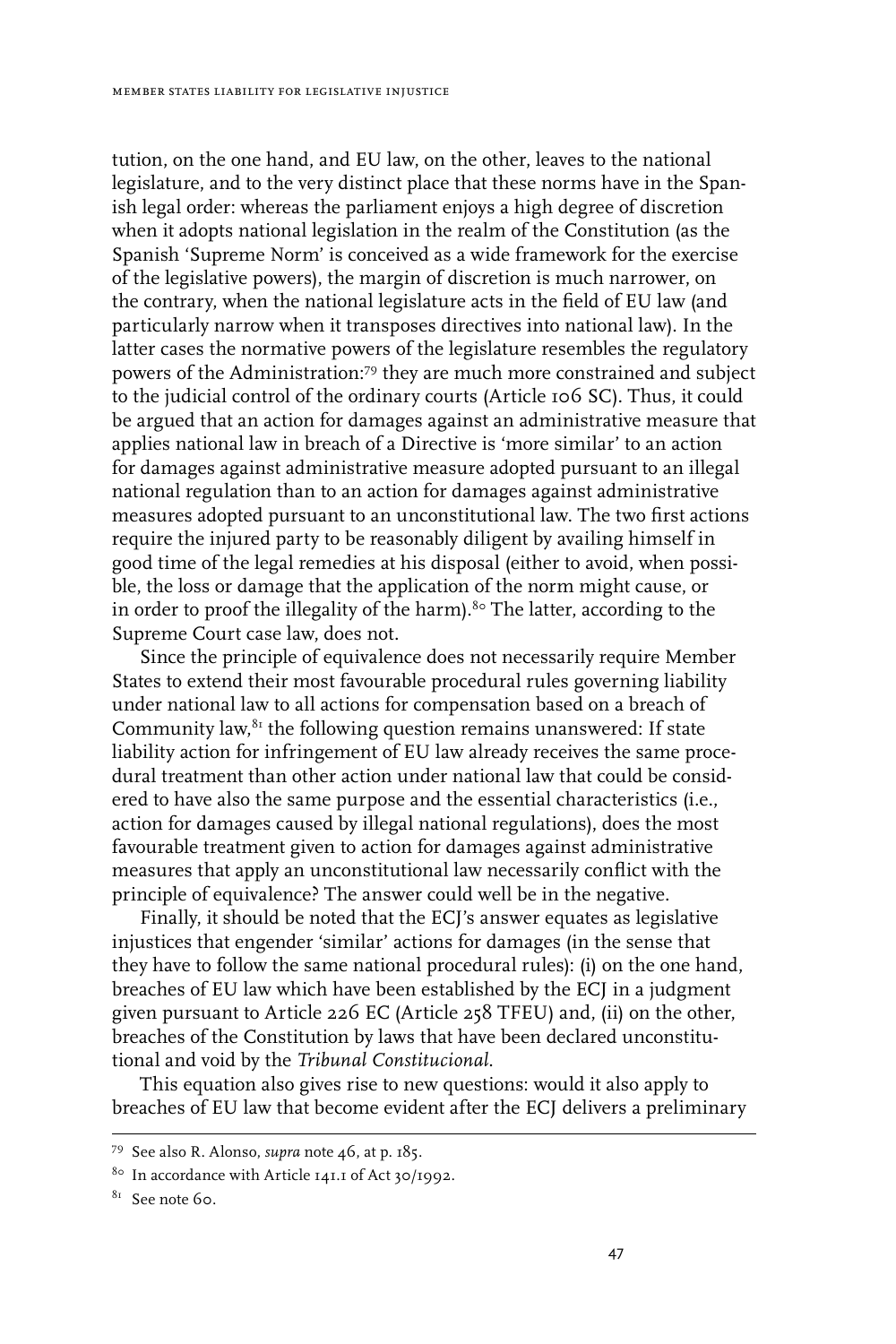ruling following Article 267 TFEU? Further, would it apply to the ECJ judgments given pursuant to Article 258 TFEU when they declare an infringement by another Member State, but also makes evident a similar breach in Spain where an individual is claiming damages?

Due to the peculiarities of the legal context in *Transportes Urbanos*, it is risky to advance an answer to these questions, but it is not difficult to picture the ECJ answering the first one in the affirmative under certain conditions: when the preliminary reference gives guidance as to the interpretation of EU provisions and makes clear, at the same time, that a national law is in breach with these provisions.

# **4 Conclusions on the Outcome of** *Transportes Urbanos*

Over the last two decades the doctrine of state liability for legislative injustice, a challenging issue in any State under the rule of law, has experienced notorious development due to the European Court of Justice case law. In Spain, the Supreme Court has developed a doctrine, beyond the scope of its EU obligations, which has sparked a thorny academic and judicial debate. Contrary to the ECJ case law on Community liability, according to which an individual may not by means of a claim for compensation 'to circumvent the inadmissibility of an application which concerns the same illegality and has the same financial view', $^{\delta_2}$  litigants claiming damages for harm suffered as a result of the application of unconstitutional laws do not need to have first exhausted all remedies against the administrative measure which has caused him harm; the Supreme Court considers that actions for damages caused as a result of the application of laws eventually declared unconstitutional are different and independent of actions to review the legality of acts applying such laws. In this way, it has been argued, the Supreme Court has circumvented the material meaning of the principle of *ius judicata* enshrined in Article 161 SC and Article 40 of the Organic Law 2/1979 of the Constitutional Court. In contrast, the Supreme Court has also ruled, invoking the principle of *res judicata* and legal certainty, that actions to establish state liability in respect of a breach of Community law are subject to the condition of prior exhaustion of administrative and judicial remedies against the administrative measures adopted pursuant to national legislation in breach of EU law.

The preliminary reference of the Supreme Court in *Transportes Urbanos* put into question the compatibility of its own case law with the principles of effectiveness and equivalence that constrain the procedural autonomy that Members states enjoy to implement EU law. Due to the terms of the prelimi-

<sup>82</sup> See Case 25/62 *Plaumann* [1963] ECR 95.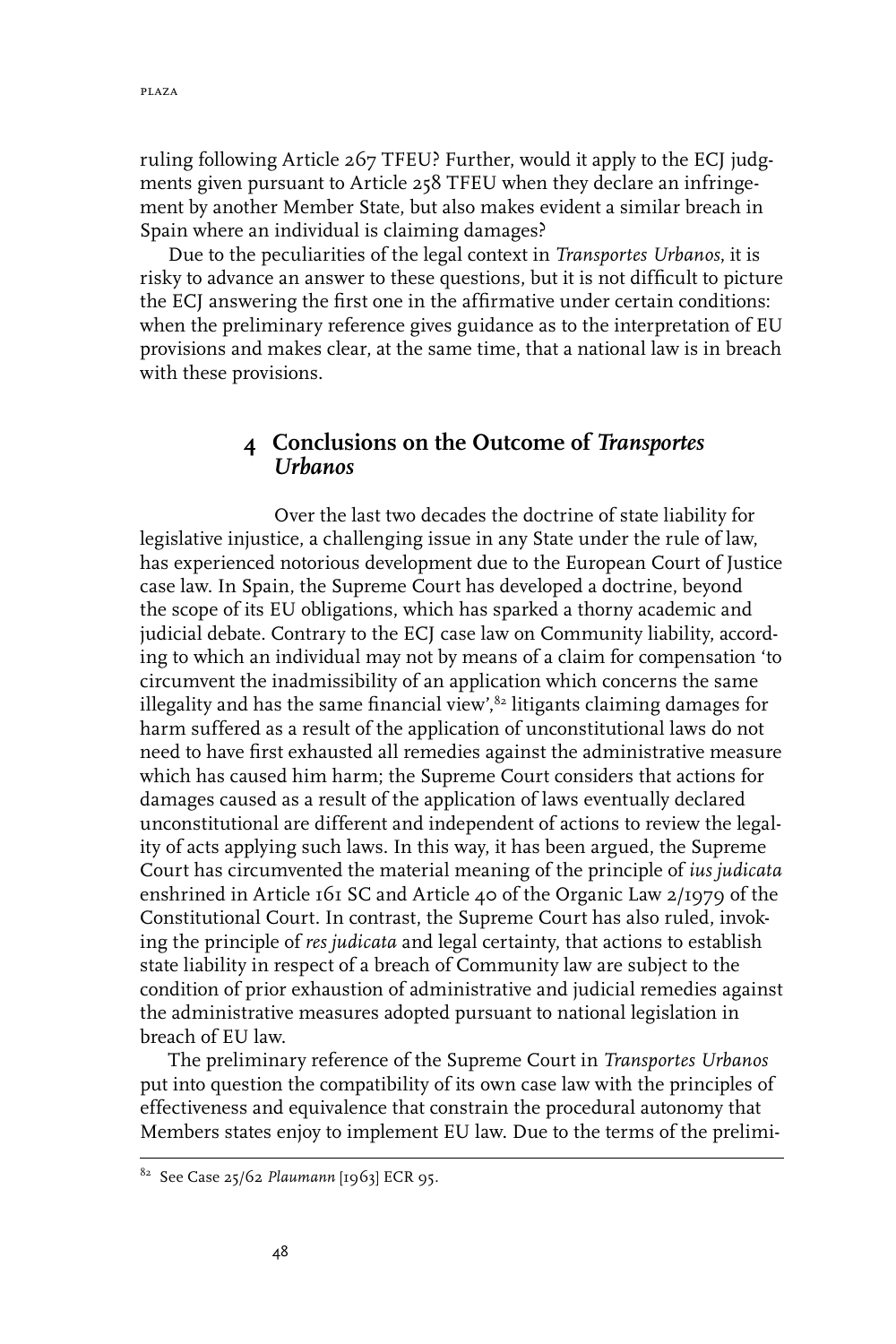nary reference, and despite the fact that the application of the test of equivalence is normally left to national courts, in *Transportes Urbanos* the ECJ decided itself that the two actions in question could be considered 'similar' and, therefore, should both follow the same procedural rules. This decision entails an important limitation to the procedural autonomy that national courts enjoy in the field of State liability action for breaches of EU law by means of a strict and arguable direct application of the test of equivalence by the ECJ. As a consequence, in those cases in which the ECJ has declared the infringement by the Spanish State of EU law pursuant to Article 258 TFEU, actions to establish state liability as a result of legislation being in breach of Community law are no longer subject to the condition that there must have been first a challenge to the validity of the administrative measure adopted pursuant to that legislation.

After the ECJ delivered its preliminary ruling in *Transportes Urbanos*, the Supreme Court had two options: (i) either to maintain its case law on State liability for unconstitutional law and to overruled its case law requiring previous exhaustion of remedies in liability actions for damages caused by the application of law that infringes EU law; (ii) or to overrule its case law on State liability for unconstitutional law in order to require in both cases the previous exhaustion of remedies against administrative acts that apply both, the unconstitutional law and the law that infringes EU law.

Hypothetically the Supreme Court could have overruled its controversial doctrine on state liability for unconstitutional laws in order to mitigate in the future the impact of *Transportes Urbanos*. Nevertheless, such a doctrine was confirmed by the Full third chamber (composed of thirty judges) in its judgment of 2 June 2010. $^{8_{3}}$  This decision endorses by and large the former case law on state liability for unconstitutional legislation as it had been developed to date by the Fourth and Sixth Sections of the Supreme Court Third Chamber.

However, this judgment, which had nine dissenting votes, has also introduced an interesting subtle change as regards to the conditions to grant damages for unconstitutional law. As mentioned above, before this case was decided the mere fact that the *Tribunal Constitucional* declared the unconstitutionality of a law automatically entailed that the condition on the 'unlawfulness of the damage' was fulfilled for State liability to arise. Thus, quite contrary to the cases where liability action is based on the breach of EU law, in the cases of action based on the unconstitutionality of a law no test to assess the 'seriousness and gravity of the breach' was applied, as explained in heading 3 *supra*. But, according to the ECJ case law, this most favourable substantial condition applied in Spain to liability action based on the unconstitutionality of a law should have also been applied to state liability

<sup>83</sup> STS of 2nd June 2010 (*Recurso de Casación* Nº 588/2008).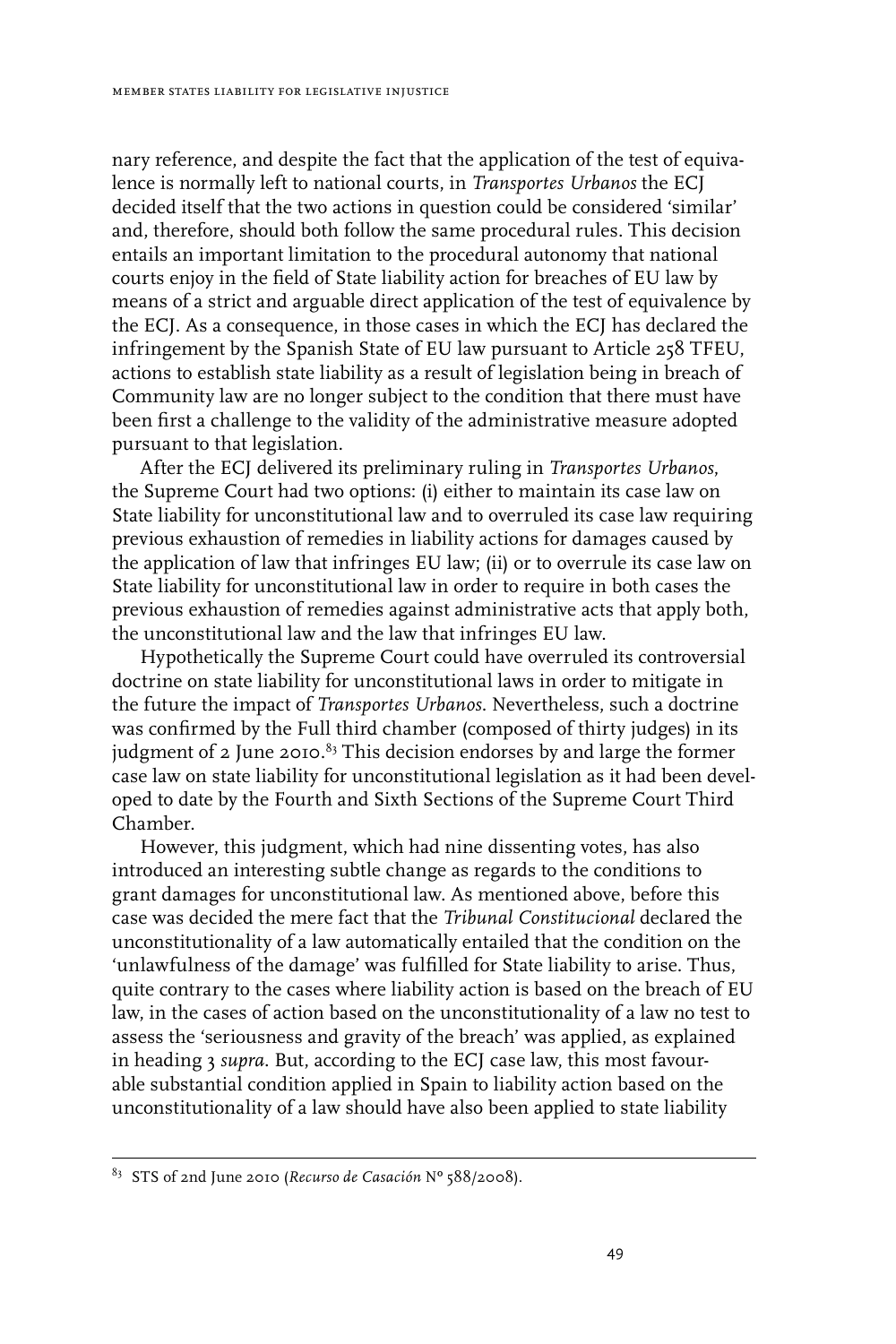action based on EU law.<sup>84</sup> In this regard the Supreme Court judgment of 2 June 2010 seems to suggest that it is willing to introduce in its case law a sort of 'sufficiently serious breach' test in order to assess the unlawfulness of the breach by the legislature of the Constitution: for the first time the Court states that under certain 'special circumstances' the Court could enter to asses the unlawfulness of the breach by the legislature of the Constitution, and to reach the conclusion 'that the plaintiff has the obligation to bear the harm'.<sup>85</sup> Therefore, the Supreme Court case law seems to be converging with the 'sufficiently serious breach' test established in *Brasserie*.

Few months later, on the 17th of September 2010, the Supreme Court delivered its final judgment in *Trasportes Urbanos.*<sup>86</sup> Section six of the Third chamber eventually decided, in the light of the ECJ preliminary ruling, that the three conditions for the State liability to arise, as established be ECJ case law, were fulfilled in this case: (i) the provision of the VAT directive at issue intended to confer rights on individuals, (ii) the breach of that rule was sufficiently serious, (iii) and there was be a direct causal link between the breach and the loss or damage sustained by *Transportes Urbanos*. In order to follow the ECJ ruling, the Supreme Court declared, as regards this latter conditions, that 'There is a direct causal link between the breach and the damage sustained by the injured person, and it cannot be sustained that such causal relationship is breached because the claimant did not exhaust the administrative and judicial remedies available against the tax decision'. Therefore, it overruled its previous case law in which it has established that failure to challenge in due time administrative decisions applying national laws in breach with EU law entailed the breach of the causal link. Consequently, it awarded to *Transportes Urbanos* damages for the amount of 1,228,366. 39 euros, the same amount that it had paid unduly to the tax authorities.

Therefore, the Supreme Court has eventually opted for the first option that it had after the ECJ preliminary ruling in *Transportes Urbanos*, in spite of the fact that it may be considered a Trojan horse within the material meaning of the principle of *res judicata* that has been introduced far beyond the lines that the Supreme Court had already drawn in its exceptional case law related to state liability for damages caused by the application of laws that are declared unconstitutional.

<sup>84</sup> As explained in heading 3 above, the substantial conditions established in *Brasserie* for state liability do not preclude Member States from being liable under less restrictive conditions, where national law so provides (and this should be the case with the most favourable substantial conditions of the public strict liability system that applies in Spain). See in particular ECJ case law quoted in note 44 *supra.*

<sup>85</sup> FJ 10.

<sup>86</sup> STS 17th September 2010 (*Recurso Nº* 153/2007).